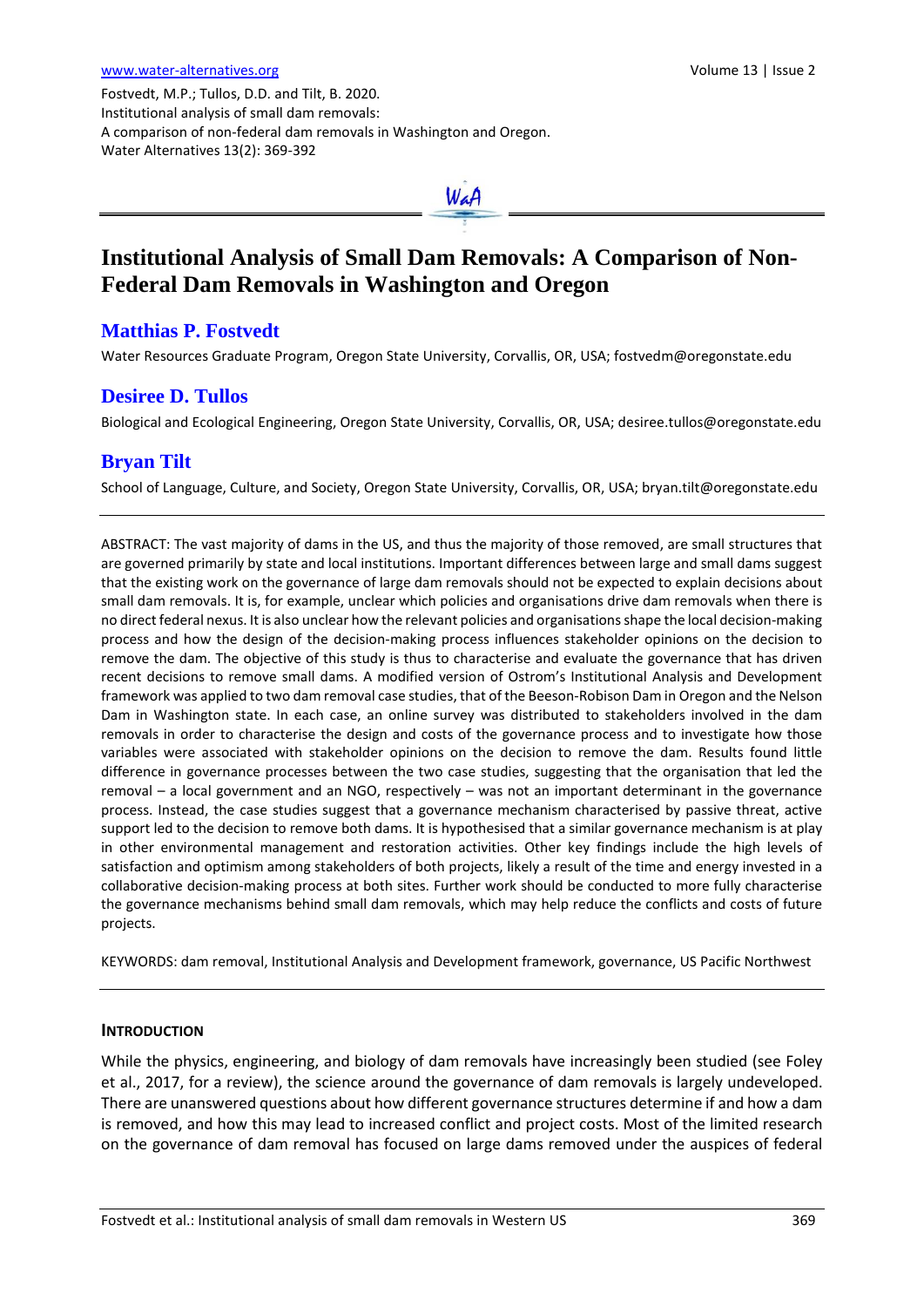hydropower relicensing (Chaffin and Gosnell, 2017; Amos, 2014). The majority of dams in the United States, however, are not large hydroelectric dams; they are less than ten metres high, produce little or no hydroelectric power, and are over fifty years old (ASCE, 2017). These small non-hydroelectric dams – which are often owned at the local level by counties, cities, individuals, or irrigation districts – are also the most commonly removed dams (American Rivers, 2019). This study focuses on the governance surrounding the removal of small dams. In this context, small dams are defined as those which are less than ten metres in height, provincially or locally owned, lacking direct federal oversight, and not producing hydroelectric energy.

The existing research on large hydroelectric dams indicates that governance is primarily centralised. Centralised governance refers to governance that "concentrate[s] a great deal of power in the hands of a small number of authorities at the national level" (McGinnis, 2011). The centralised governance of large hydroelectric dams is primarily overseen by the Federal Energy Regulatory Commission (FERC). FERC enforces legal mandates under the *Federal Power Act*, the *Endangered Species Act*, and under its federal trust responsibilities to American Indian tribes (Chaffin and Gosnell, 2017). Together, these federal laws impose strict conditions, such as mandatory fishways, on hydroelectric dam owners through a permit renewal process (Amos, 2014). Under this largely federally-controlled governance system, dam removal most often occurs when FERC imposes environmental mandates, which are expensive to implement and make removal more cost effective than compliance. Research by Chaffin and Gosnell (2017) and Amos (2014) document the federal relicensing process for large hydroelectric projects and conclude that relicensing creates a window of opportunity that may lead to dam removal. Chaffin and Gosnell (2017) summarise FERC's responsibilities under several federal statutes and treaties, whereas Amos (2014) examines the specific sections of the *Federal Power Act* that play a strong role in determining the conditions that FERC places on dam owners for relicensing.

Small dams fall outside of FERC's jurisdiction; they are not governed under the centralised, FERCdriven framework described above. Small dams continue, however, to be the most commonly removed class of dams (American Rivers, 2019), yet little is known about the larger governance system that drives these removals. It is unclear whether power is concentrated and centralised within an institution, as with large dam removals, or whether decision-making on small dam removal is more distributed (or "polycentric") with policy goals reached through the efforts of multiple actors at multiple levels (Ostrom et al., 1961). The limited research on small dam removals broadly identifies the main reasons for removal as being safety concerns and environmental restoration (Pohl, 2002). In the absence of a direct federal nexus such as FERC relicensing, however, the limited research fails to identify a broadly applicable governance regime; it focuses instead on a single regulatory regime for one purpose (dam safety) in one state (Wisconsin) (Born et al., 1998; Orr et al., 2004). The limited research on small dam removals also fails to address important questions such as who leads the projects and how the decision-making process is designed.

The objective of this research was to characterise the governance system surrounding two small dam removals and to investigate the association between governance decision-making and stakeholder experiences. The research aims to pose and answer exploratory questions in order to inform more detailed hypotheses and research plans (Yin, 2018) around the governance of environmental management and restoration. In the two case studies analysed, one represented a small dam that was removed by a local NGO and one was removed by a local government. Ostrom's (1990) Institutional Analysis and Development (IAD) framework was applied in order to help articulate the governance dimensions around dam removal. Three research questions were defined:

- 1. What were the driving contextual factors in the discussions to remove the dams?
- 2. Comparing the two dam removal case studies, what governance strategies and decision-making processes were used?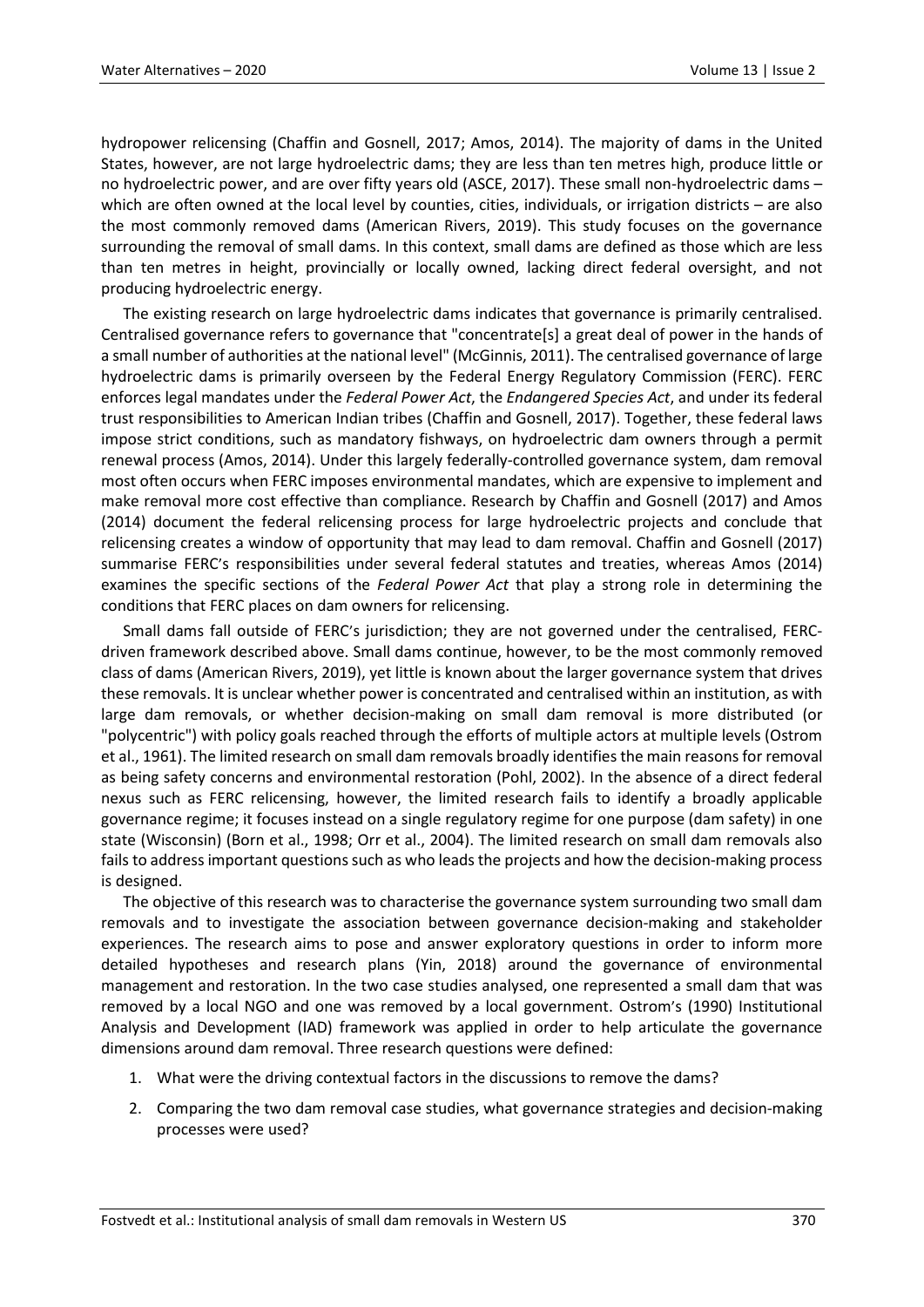3. In what ways were the differences in these decision-making processes associated with stakeholder satisfaction and optimism for the replacement infrastructure's long-term viability?

# **METHODS**

This study used a mixed methods approach (Creswell and Creswell, 2018). Key informant interviews, document analysis, and an online survey were used to characterise and evaluate the governance that has driven recent decisions to remove the two small dams. Key informant interviews and document analysis were used to identify the sources of support and regulatory ('carrot and stick') mechanisms that influenced decisions about the two dam removals and to inform the development of the survey instrument. An online survey was sent to the stakeholders of the two case studies. A stakeholder was defined as any person or entity that showed an interest in the dam removal project. The stakeholders were identified by the leader of each dam removal project and included government agencies, water rights holders, landowners, non-profit organisations, funding organisations, and other members of the public. The goal of the survey was to identify and characterise the differences between decision-making processes led by a local government and those led by a state-sanctioned, non-profit organisation known as a watershed council.<sup>[1](#page-2-0)</sup> The survey also assessed the effect of the governance process on  $(1)$ stakeholders' satisfaction with the outcome, and (2) optimism about the replacement infrastructure's long-term viability. The methodological approach is described in further detail below.

# **Institutional Analysis and Development framework**

A modified version of Ostrom's (1990) Institutional Analysis and Development (IAD) framework was used as a frame for the research. The IAD framework is commonly used as a means of analysing governance arrangements, especially arrangements that govern the private use of natural resources (Schlager and Cox, 2017). The framework is organised according to three components of a governance system: context, process, and outcome. Each research question is associated with one of these components (Figure 1).

Figure 1. Modified IAD framework with research questions.



Source: Ostrom, 1990; Matthias Fostvedt.

 $\overline{a}$ 

First, the IAD framework was applied in order to characterise the context of the dam. Context, here, refers to the reasons for removal, the stakeholders, and the relevant statutes, regulations, and programmes that may intersect with the dam. Gathering the context information involved making an

<span id="page-2-0"></span><sup>1</sup> Watershed councils are "community-based, voluntary, non-regulatory" groups that assess conditions and conduct projects to "restore or enhance the waters and lands for fish and native plants in their area". They are considered to be state-sanctioned because they further state environmental goals, are recognised by local governments, and receive significant funding from the state of Oregon through a competitive grant process (Network of Oregon Watershed Councils, 2020).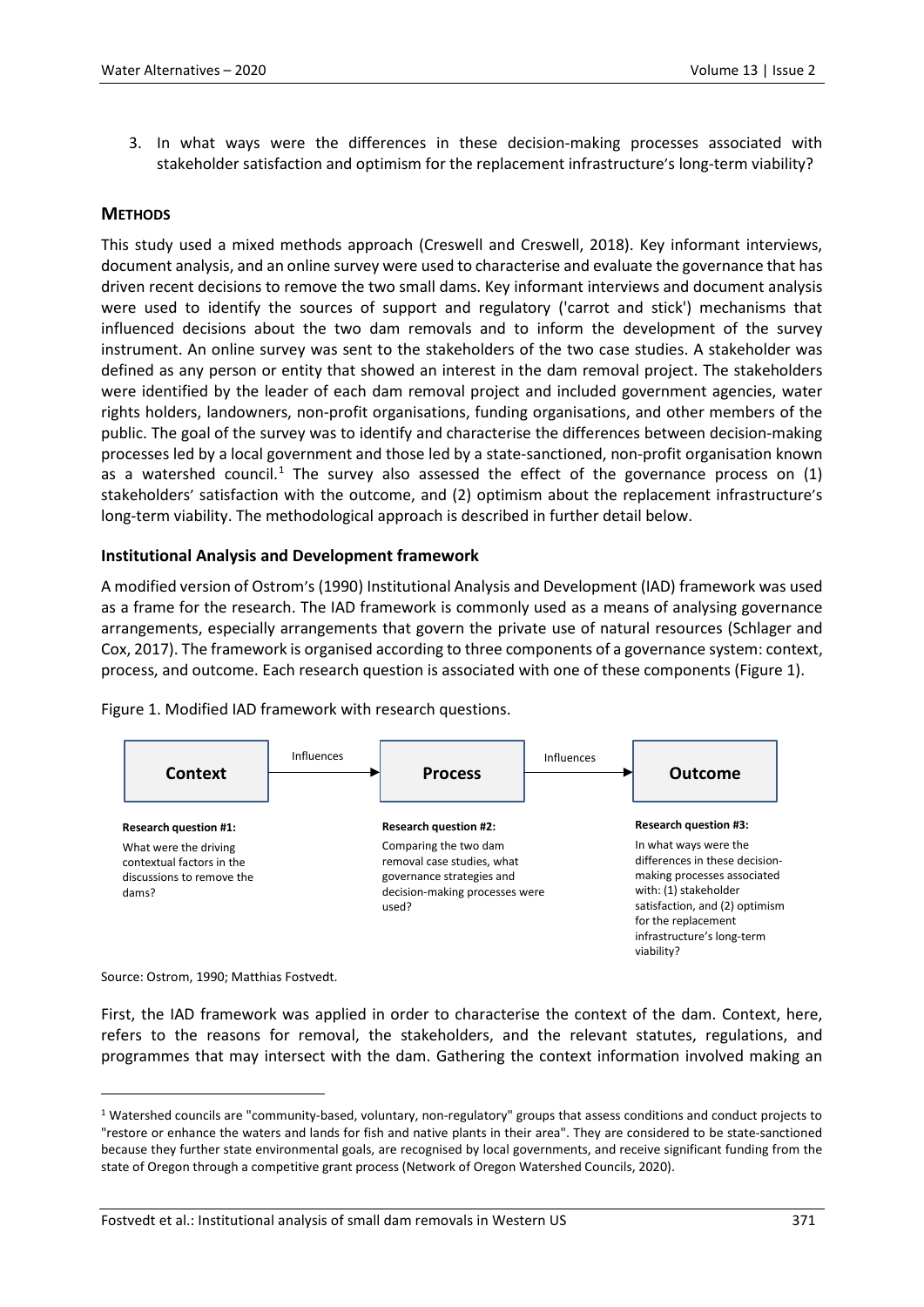inventory of the property interests and relevant policies, as well as of the available sources of support for removal such as funding or planning resources. Second, the framework was applied to delineate the decision-making process as characterised by the following variables: (1) monetary and temporal costs, (2) scope of design alternatives, (3) power distribution, (4) level of information sharing, and (5) willingness to compromise. Finally, the framework was used to assess the outcome of the decision-making process, which, for this study, involved the participants' satisfaction with the decision and their optimism for the new infrastructure's long-term viability. All three of these IAD areas (Figure 2) were evaluated using the methods described below.



Figure 2. Modified IAD framework with concepts and variables relevant to small dam removal.

Source: Ostrom, 1990; Matthias Fostvedt.

# **Case studies**

Two case studies were selected based on two criteria. The first criterion was the dam's jurisdiction. We deliberately chose case studies which were not directly regulated by the federal government; they are not located on federal land, nor do they operate under a federal license. This choice was made because federally-regulated dam removal under the *Federal Power Act* has received greater attention in the legal and scientific literature (Amos, 2014; Chaffin and Gosnell, 2017). The second selection criterion was leadership. One case study was selected because it was led by a watershed council, an NGO that has no legal authority (i.e. property rights or regulatory authority) over the dam. The second case study was selected because it was led by a local government that owned the dam and thus held legal authority.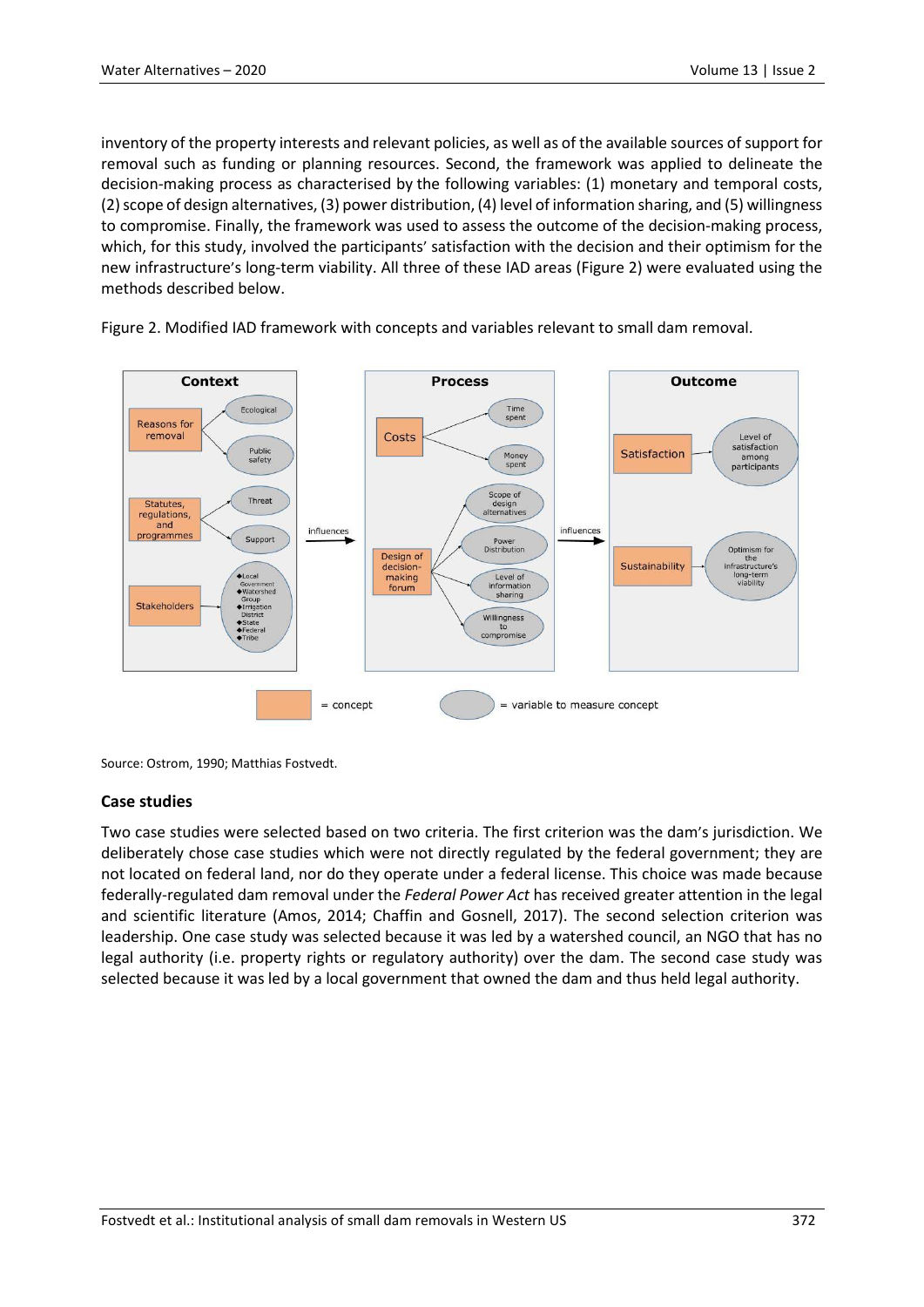#### Figure 3. Beeson-Robison Dam.



Source: Brian Barr, Rogue River Watershed Council.

The first case study was based on the removal of the Beeson-Robison Dam. The dam was 1.7 metres high and approximately 4 metres wide. The structure was located on Wagner Creek, a second-order tributary of the Rogue River in Southern Oregon. It was built in 1912 with the sole purpose of diverting water for several private water rights, which it continued to do until it was removed (National Park Service, 1998; Resources Legacy Fund, 2015b). This project was primarily motivated by ecological concerns, with no apparent public safety concerns (ODFW, 2013b). It blocked juvenile salmonids from accessing the coldwater refuge and rearing habitat above the dam. Due to these concerns, the Oregon Department of Fish and Wildlife (ODFW) placed the Beeson-Robison Dam on the 2013 ODFW Fish Passage Priority List (ODFW, 2013a). A non-profit consulting firm initially led the project by reaching out and discussing options with the Beeson-Robison Ditch Association, which manages irrigation deliveries from the dam (OWEB, 2017). In 2014, the consulting firm passed the project on to the Rogue River Watershed Council (RRWC). In 2015, the RRWC secured a voluntary agreement from the landowners to remove the structure and replace it with a roughened channel, a constructed riffle that aids fish passage while still maintaining the head level for gravity-fed irrigation (RRWC, 2015b). Through a series of meetings and discussions, the decision to remove the dam was reached through stakeholder consensus rather than by a vote. The dam was removed in 2017.

The second case study focused on the Nelson Dam in central Washington state. The structure is 2.5 metres high and approximately 23 metres wide. It is located on the Naches River, a first-order tributary of the Yakima River. The dam was built in the 1920s and rebuilt in 1985. Its sole purpose was to divert water for municipal and irrigation uses (Resources Legacy Fund, 2015a). The primary motivation for removal is the desire for the increased public safety that would result from the elimination of a structure that contributes to upstream flooding (Yakima County, 2018). Removing this structure is part of a much larger effort to improve flood resiliency in the area, which will reduce stress on the municipality's budget and provide the community with more favourable flood insurance rates from the National Flood Insurance Program (NFIP). The local government also had an eye towards ecological concerns, as this stretch of the Naches is used by steelhead trout and other threatened species (Yakima County, 2018). Yakima County and the City of Yakima (together, the 'local government') led the project, which involved arranging public meetings and hiring consulting firms to design the project (Resources Legacy Fund,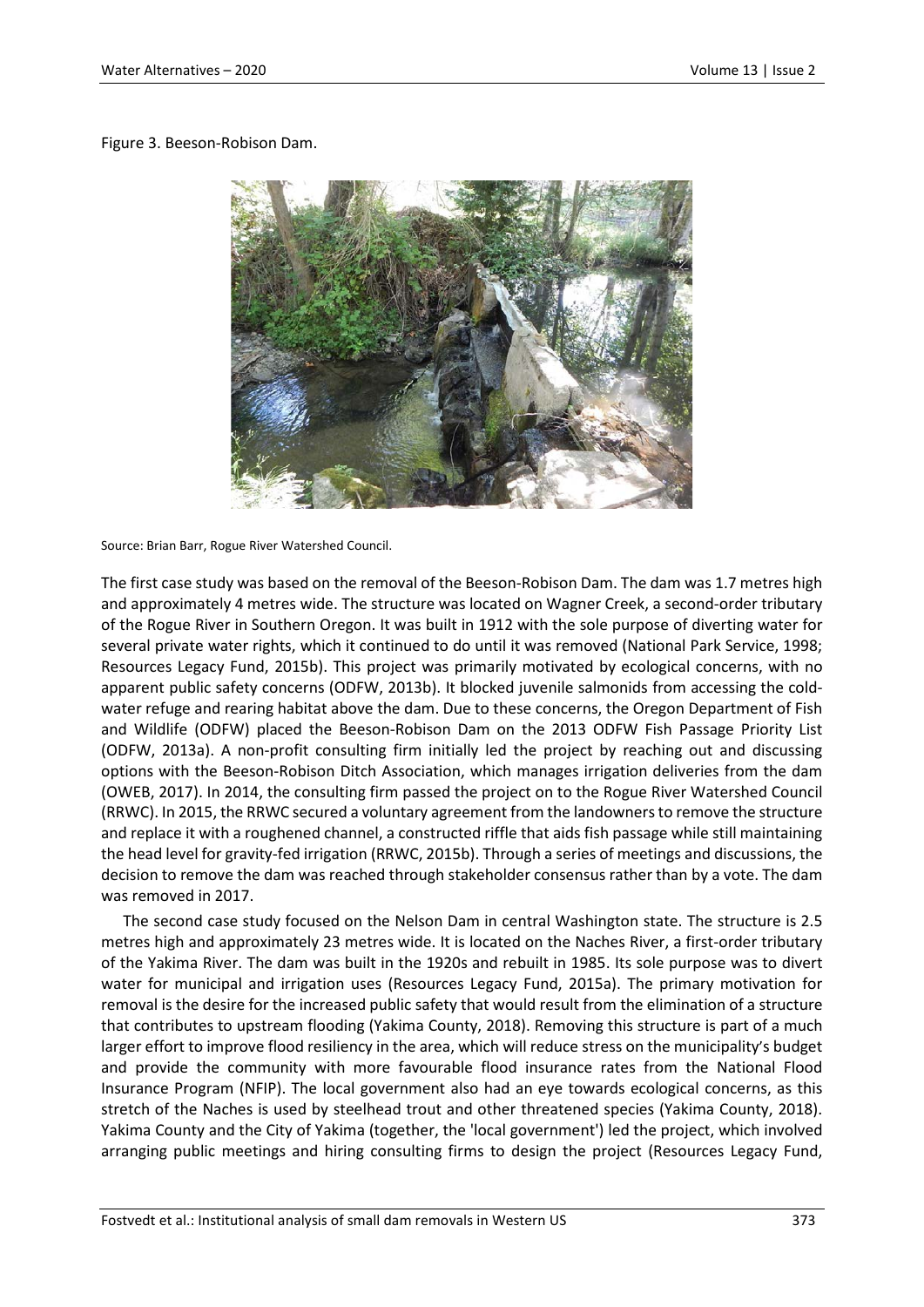2015a). Through consensus rather than a vote, the County and all participants agreed to replace the dam with a roughened channel (YTAHP, 2017). The dam is expected to be removed in 2021.

Figure 4. Nelson Dam.



Source: Thomas O'Keefe, American Whitewater.

#### **Document analysis**

Documents at a general and specific level were analysed to identify the 'carrot and stick' mechanisms driving each case study. This involved documents at a general and specific level. The term 'general documents' refers to statutes, regulations, legal decisions, and programmes that can apply to more than one case study (for example, the National Flood Insurance Program). The term 'specific documents' refers to meeting minutes, press releases, funding applications, design documents, and programme documents that are associated with an individual case study (for example, the ODFW Fish Passage Priority List). These documents were gathered by searching the Westlaw database and agency websites and by requesting documents from the project managers.

The analysis for each case study began with a narrative that describes the context of each dam removal. All of the threats and sources of support were then consolidated into a table. Threats included any administrative or judicial order to take an action, such as an order to provide fish passage at a small dam. Sources of support, on the other hand, included anything that could facilitate removal (for example, planning documents identifying the dam removal as a priority, or grant funding) or could incentivise the dam owner to remove the dam.

This table of threats and sources of support was analysed based on the three levels of action articulated by Ostrom's (1990) IAD framework: constitutional, collective, and operational. Constitutional action sets out the general purpose and goals of an initiative. An example of this would be the legislative statute that created the National Flood Insurance Program (NFIP), and the delegation of authority to an agency such as the Federal Emergency Management Agency (FEMA) to administer that programme. Collective action sets out a general strategy for implementing the constitutional action. Continuing with the previous example, collective action would be FEMA issuing a policy statement or regulation that specifies how that agency will administer the programme. Operational action implements the strategy defined in the collective action (Hardy and Koontz, 2009). Operational action, again following on the NFIP example, would be an agency making an individualised decision on a flood claim.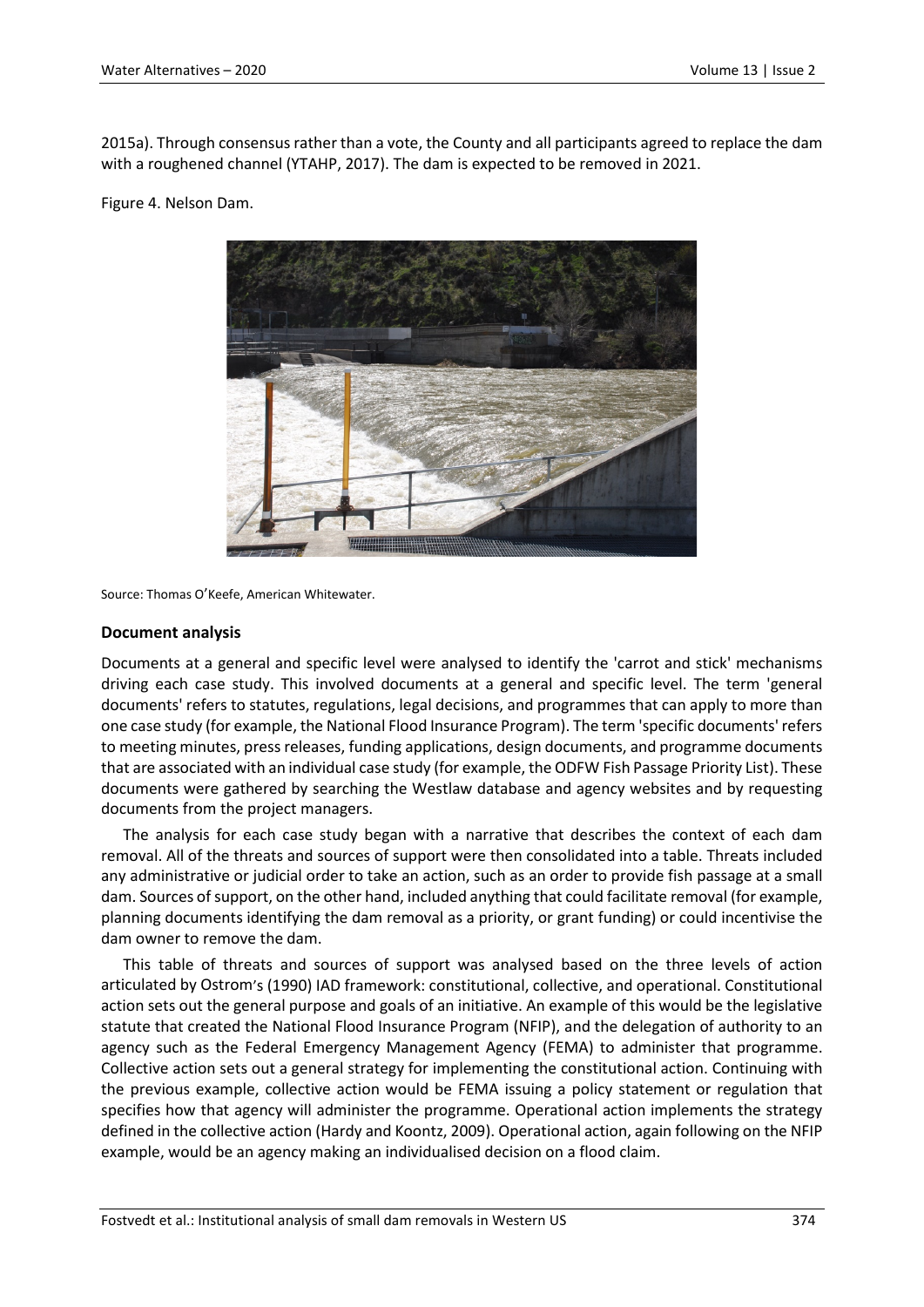# **Key informant interviews**

Key informant interviews were conducted by telephone with the project managers of each dam removal. Information from these interviews was used to inform and guide the document analysis and online survey (Bernard et al., 2017). The interviews identified key actors, events, and documents related to the dam removal. Subsequent follow-up interviews with the same project managers helped fill information gaps that could not be answered by analysing documents. These interviews also helped in the interpretation of survey results; for example, they provided supplemental information on the full scope of design alternatives, including alternatives that were briefly considered but did not appear in official documents.

# **Online survey**

An online survey was distributed to the stakeholders involved in each case study. Stakeholders were identified by sign-in records from meeting minutes and from personal communication with the project managers. Surveys were distributed by the project manager for each case study. Stakeholders received three emails inviting them to complete the survey. For the Beeson-Robison case study, 17 surveys were completed out of a total of 27 distributed, yielding a response rate of 63%; for the Nelson case study, 11 surveys were completed out of a total of 42 distributed, yielding a response rate of 26%. (Basic characteristics of the survey participants are listed in Table 1). The sample size does not allow for generalisations about all dam removals; in combination with the document analysis and key informant interviews, however, it affords us a detailed look at the processes and outcomes in these two cases.

|                                                           | <b>Beeson-Robison</b>        | <b>Nelson</b>                |  |  |  |  |  |
|-----------------------------------------------------------|------------------------------|------------------------------|--|--|--|--|--|
| Median age                                                | 49                           | 45                           |  |  |  |  |  |
| Median level of education                                 | Graduate/professional school | Graduate/professional school |  |  |  |  |  |
| "Which stakeholder group do you primarily identify with?" |                              |                              |  |  |  |  |  |
| Farmer/rancher/homeowner                                  | 2                            | 0                            |  |  |  |  |  |
| Environmental group                                       | 3                            | 3                            |  |  |  |  |  |
| Indian Tribe                                              | 0                            |                              |  |  |  |  |  |
| Federal, state, local agency                              | 4                            | 4                            |  |  |  |  |  |
| Consultant                                                | 5                            | 3                            |  |  |  |  |  |
| Other (conservation district)                             | 0                            |                              |  |  |  |  |  |
| Other (contractor)                                        | 1                            |                              |  |  |  |  |  |
| Other (design engineer)                                   | 1                            | O                            |  |  |  |  |  |
| Other (funder)                                            |                              |                              |  |  |  |  |  |
| Other (local non-profit)                                  |                              |                              |  |  |  |  |  |
| Prefer not to say                                         |                              |                              |  |  |  |  |  |

Table 1. Basic characteristics of survey respondents.

Source: Survey results; Matthias Fostvedt.

The survey aimed to gather information from the stakeholders on both the process and the outcome of the dam removal project. The process was measured by independent variables outlined in the IAD framework: (1) scope of design alternatives, which measured how many alternatives the group considered and why the group considered those specific alternatives; (2) power distribution among participants, which measured stakeholder perceptions of how much power other participants had to affect the decision; (3) level of information sharing, which assessed stakeholder opinions on what topics needed to be discussed among all participants; (4) willingness to compromise, which examined whether stakeholders compromised on certain issues and why they compromised on those specific issues; and (5)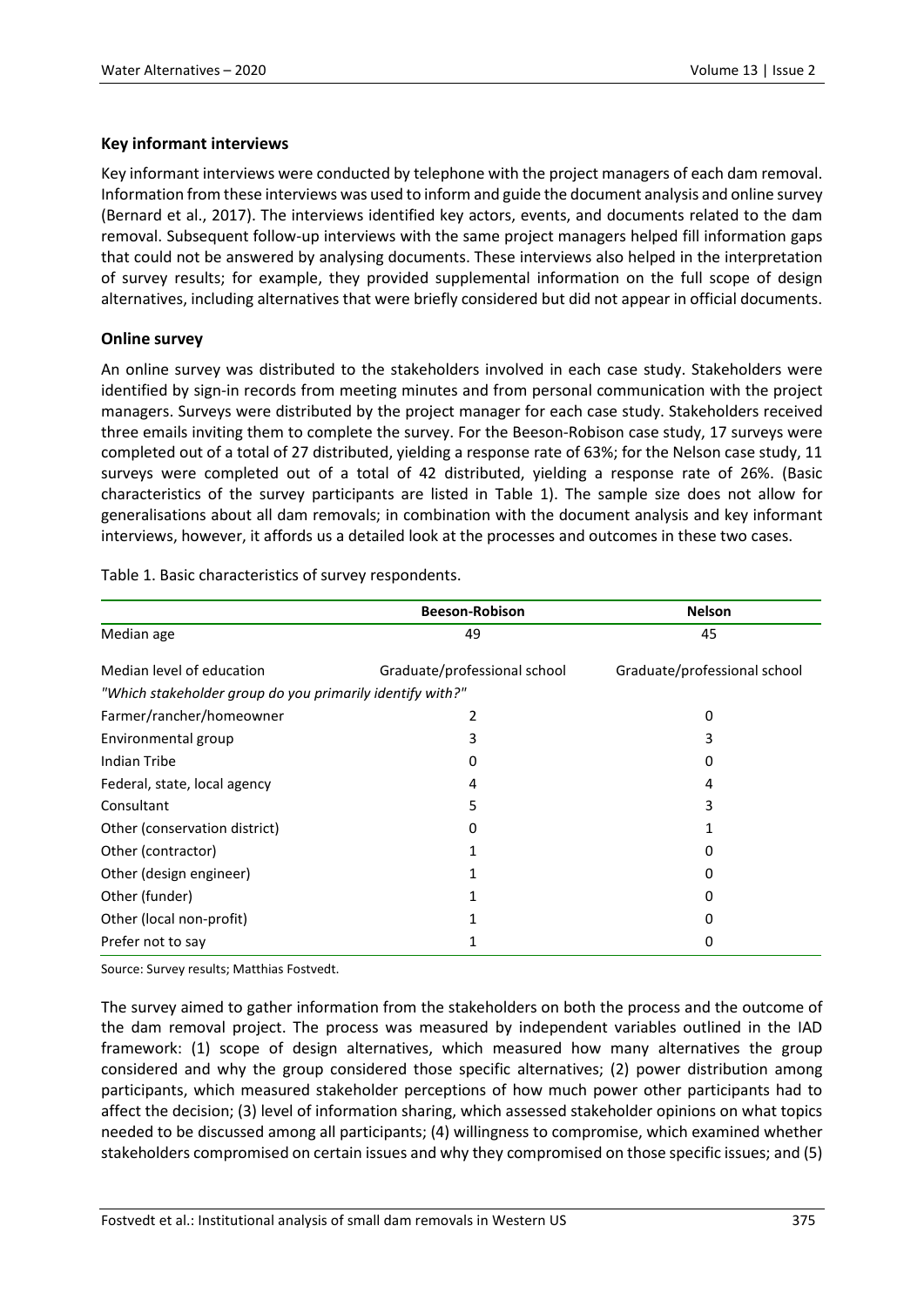time and money spent on the decision-making process. The outcome was measured by two dependent variables: (1) level of satisfaction, and (2) level of optimism about the long-term sustainability of the selected alternative. To ensure that all opinions and perspectives were heard, at the end of the survey respondents were invited to offer any other comments or concerns about the dam removal.

# **RESULTS**

# **Context of the dam removals**

Document analysis and key informant interviews with project managers highlighted the similarities and differences between the two case studies. Key differences included reasons for removal, ownership of the dam, and relevant threats and sources of support. Key similarities included the outcome of removal and replacement with a roughened channel, as well as a general mechanism of passive threat, active support that motivated the dam removal decisions.

# *Beeson-Robison Dam*

The Oregon fish passage statute (ORS, 2019) was one of the most significant factors in the Beeson-Robison Dam removal. While the statute did not currently pose a threat to the dam owners, future enforcement was a likely threat under the trigger event provision of the fish passage statute. The trigger event provision establishes that any dam that requires greater than 30% reconstruction by structure volume is required to provide fish passage (OAR, 2019). A consulting firm independently – that is, not under a recurring dam safety assessment – concluded that the dam would likely fail within the next several decades, with major repair or reconstruction triggering the fish passage provisions of the fish passage statute. Under the reconstruction scenario, the dam owners would be solely responsible for paying for the installation of the fish passage. Thus, while the fish passage statute did not pose an active threat to the dam owners, the water users expected future enforcement. As one survey respondent summarised, "[There was an] assumption that we would eventually be forced to comply".

The passive threat of future regulation under federal law played a role similar to the aforementioned state-level legal threat. Had the dam failed, reconstruction would likely have triggered a Section 404 Removal/Fill Permit under the *Clean Water Act* (CWA). Requiring this federal authorisation would thus trigger Section 7 consultation under the *Endangered Species Act* (ESA), whereby the National Marine Fisheries Service (NMFS) would likely require fish passage for ESA-listed salmonids. In the absence of this type of administrative enforcement, judicial enforcement under the ESA's Section 9 "take" liability was also a possibility (Sumner, 2018). This section prohibits the "take" of any endangered or threatened species, which can include "any act which actually kills or injures wildlife", including "significant habitat modification or degradation where it actually kills or injures wildlife by significantly impairing essential behavioural patterns, including breeding, feeding, or sheltering" (16 U.S.C. § 1538.; 50 C.F.R. § 17.3(c)). Actions can be brought against dam owners by either a federal agency or any citizen with Constitutional and prudential standing to bring the suit (16 U.S.C. § 1540; *Lujan v. Defenders of Wildlife, 1992*). Despite this theoretical possibility of a Section 9 lawsuit, nothing in the document analysis, key informant interviews, or survey responses suggested that the stakeholders were concerned, or even aware of, this threat.

While the regulatory threat played a passive role in the context of the Beeson-Robison Dam removal, sources of support played an active role. Two major sources of support (planning and grants) helped incentivise the dam owners to act immediately rather than wait for the dam to fail. The Beeson-Robison Dam, due to its location in a stream containing critical habitat for ESA-listed salmon species, was identified in several environmental restoration plans as a priority restoration project. Wagner Creek, for example, was identified as a critical habitat in the ESA Recovery Plan for coho salmon (*Oncorhynchus kisutch*), which are listed as threatened under the ESA. (See NOAA Fisheries, 2014, for details on the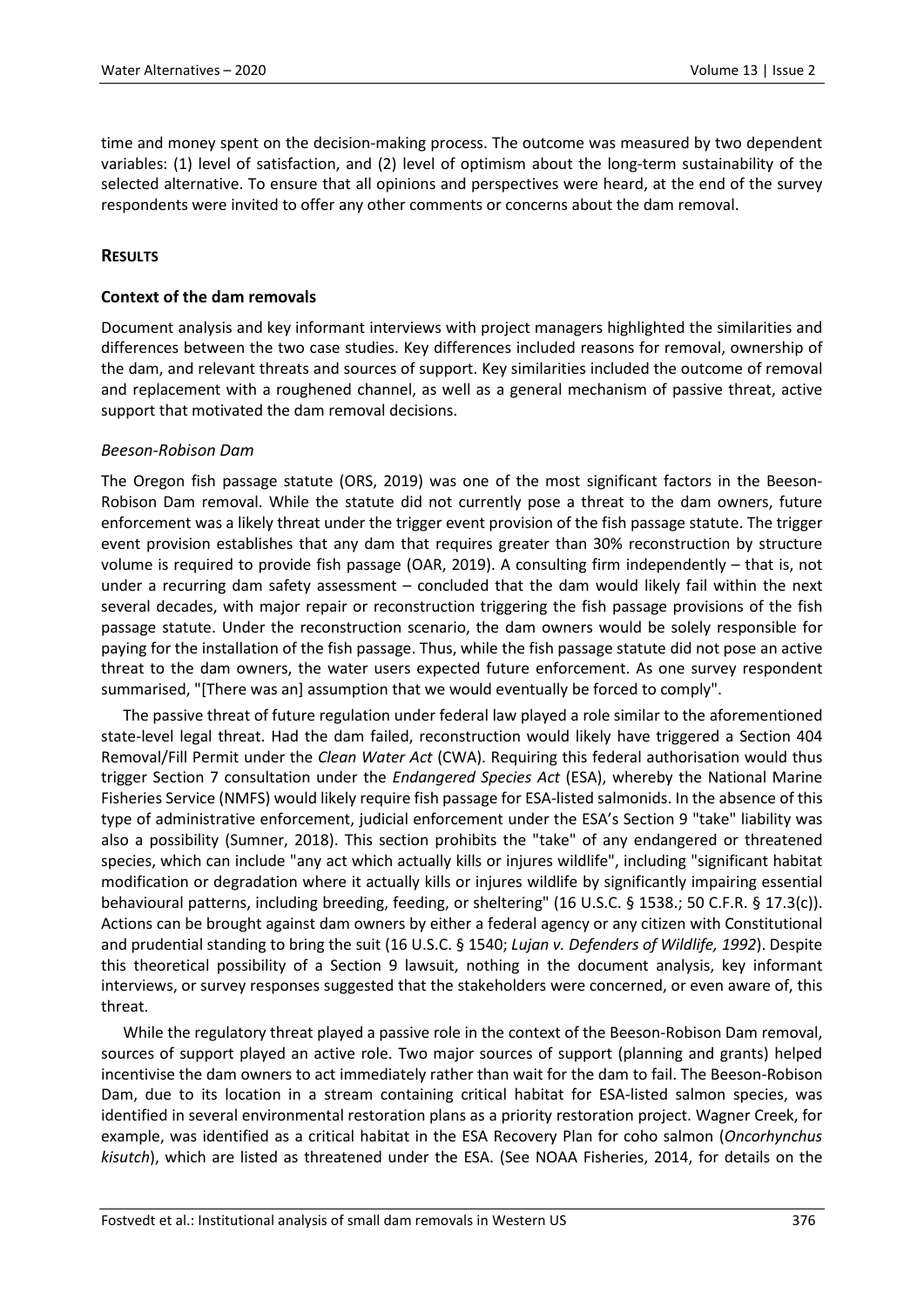Southern Oregon Northern California Coast Coho Salmon Recovery Plan.) The Beeson-Robison Dam was also identified as a priority barrier by the state ODFW Fish Passage Priority List and in the local watershed restoration plans (Rogue Basin Partnership, 2013; RRWC, 2015a). According to project documents and survey responses, the dam's presence in these plans played an integral role in leveraging grant funding from public and private sources for the project. Furthermore, the project's voluntary nature helped leverage funding that would otherwise have been unavailable under non-voluntary terms, such as from the Oregon Watershed Enhancement Board (OWEB), which has a firm policy against funding nonvoluntary projects (OWEB, 2019).

Likely due to the dam's small size and rural location, concerns related to public safety did not play a role in the Beeson-Robison Dam removal (Table 2). The threats and support were thus limited to those related to ecological health. Overlaying the threats and support on the IAD levels of action, a pattern of polycentric governance appears. First, several different initiatives from various entities played a role. Further, within single initiatives, decision-making is delegated to different entities at all three levels of action, for example, legislature, agency, or NGO (Table 2). The least specificity is found at the operational level where many of the initiatives delegate decision-making power to local groups, allowing for these local groups to handle the on-the-ground work. In administering the fish passage statute, the ODFW enables local groups such as watershed councils to negotiate with landowners and reach voluntary agreements.

|                    | Ecology                                                                                                                                                                                                                                                                                                |                                                                                                                                                 |         | Public safety |  |
|--------------------|--------------------------------------------------------------------------------------------------------------------------------------------------------------------------------------------------------------------------------------------------------------------------------------------------------|-------------------------------------------------------------------------------------------------------------------------------------------------|---------|---------------|--|
| Level of action    | Support                                                                                                                                                                                                                                                                                                | <b>Threats</b>                                                                                                                                  | Support | Threats       |  |
| Constitutional     | Cn1) Endangered Species Act                                                                                                                                                                                                                                                                            | Cn1) Endangered Species Act                                                                                                                     |         |               |  |
| (Cn)               | Cn <sub>2</sub> ) Fish passage statute                                                                                                                                                                                                                                                                 | Cn2) Clean Water Act                                                                                                                            |         |               |  |
|                    | Cn3) Rogue Restoration Action Plan<br>Cn4) Oregon Plan for Salmon and                                                                                                                                                                                                                                  | Cn3) Oregon fish passage<br>statute                                                                                                             |         |               |  |
|                    | Watersheds<br>Cn5) Private donor funds established                                                                                                                                                                                                                                                     |                                                                                                                                                 |         |               |  |
| Collective<br>(Cl) | Cl1) ESA §4 Recovery Plan guidelines<br>Cl2) ODFW Fish Passage Priority List<br>guidelines<br>Cl3) Rogue Restoration Action Plan<br>delegation of authority to working groups<br>Cl4) Oregon Watershed Enhancement<br>Board criteria for eligible projects<br>CI5) Private donor criteria for eligible | Cl1) ESA §9 Prohibited Acts;<br>§7 Agency Consultation<br>Cl2) CWA §404 Removal/Fill<br>Permit guidelines<br>Cl3) ODFW fish passage<br>criteria |         |               |  |
| Operational        | projects<br>Op1) NOAA Fisheries Coho Recovery Plan                                                                                                                                                                                                                                                     |                                                                                                                                                 |         |               |  |
| (Op)               | Op2) ODFW listing of dam on the ODFW<br>Fish Passage Priority List                                                                                                                                                                                                                                     |                                                                                                                                                 |         |               |  |
|                    | Op3) RRWC implementation of plan                                                                                                                                                                                                                                                                       |                                                                                                                                                 |         |               |  |
|                    | Op4) Private donor release of funds                                                                                                                                                                                                                                                                    |                                                                                                                                                 |         |               |  |

Table 2. Context map for Beeson-Robison Dam removal, broken down according to IAD levels of action.

Source: Schlager and Cox, 2017; Matthias Fostvedt.

Note: Each mechanism of threat or support is individually numbered and should be followed from the top down through the levels of action, by its corresponding number.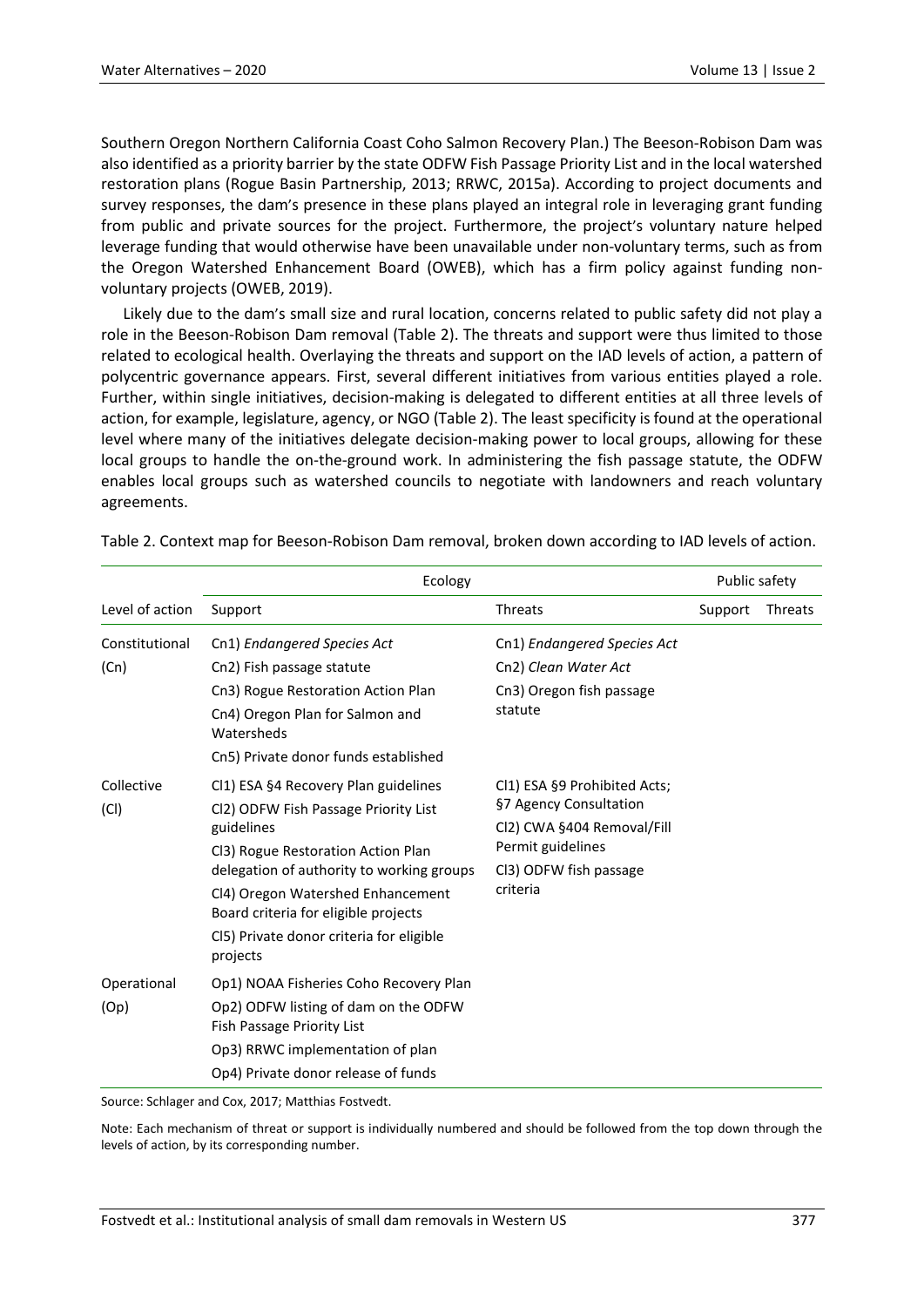# *Nelson Dam*

In contrast to the Beeson-Robison Dam removal, the Nelson Dam removal was primarily focused on public safety and secondarily on ecological health. The dam owners did not face any legal or regulatory threats requiring them to fix the upstream flooding issues caused by the dam. Although Brewitt and Colwyn (2019) suggest that dam owners may be liable for floods, that analysis pertains to floods caused by catastrophic dam failures (Ibid). By contrast, Nelson Dam is just one piece of a complex system of infrastructure that exacerbates flooding. As such, liability for widespread flooding would be unlikely to attach to the dam owners. Although the owners did not face any public safety threats, however, they did have several sources of support for improving public safety. First, the dam's removal was identified in the Yakima County Flood Control Zone District's (FCZD) local planning documents as a way to decrease flood risk upstream of the dam (Yakima County, 2018). These plans helped leverage funding, including a US\$2.5 million<sup>[2](#page-9-0)</sup> grant from Floodplains by Design, a public-private partnership between the Washington Department of Ecology, The Nature Conservancy, and the Puget Sound Partnership. The Floodplains by Design grant was awarded to the Nelson Dam removal project because it aimed not only to fix a public safety flooding issue, but also to restore ecological health. Second, the FCZD's planning documents (Ibid) indicate that the local government was incentivised to take several structural and nonstructural actions to enhance flood resilience, which would in turn lead to lower NFIP flood insurance rates for the community. Removing the Nelson Dam was one of several recommendations proposed by the local government to the Federal Emergency Management Agency (FEMA, 2017) to enhance community-wide flood resilience in Yakima County. In the local government's report, modelling showed that removing the Nelson Dam would enhance sediment passage through the area, improving the upstream area's capacity to convey large run-off events.

The threat of federal regulation under the ESA and CWA played a role in the Nelson Dam removal that was similarly passive to the one it played in the Beeson-Robison Dam removal. Any reconstruction of the dam would require a Section 404 Removal/Fill Permit under the CWA, thus triggering Section 7 consultation under the ESA. Section 7 consultation would likely require the local government to provide fish passage for ESA-listed salmonids. Similar to the Beeson-Robison Dam, none of the documents, key informant interviews, or survey responses suggested that the stakeholders were concerned, or even aware of, the threat of a Section 9 'take' lawsuit under the ESA. The threat of state regulation played a smaller role in the Nelson Dam removal than it did in the Beeson-Robison Dam removal. While the Washington fish passage law (RCW 77.57.030) gives the Washington Department of Fish and Wildlife (WDFW) authority to impose fish passage requirements on any dam in the state, the decision to enforce is discretionary. Document analysis did not reveal any evidence to suggest that this law posed an active threat to the dam owners.

In addition to the passive threat posed by federal environmental statutes, the Nelson Dam owners faced the potential threat of a treaty violation lawsuit from the federal government on behalf of the Yakama Nation. While it is unclear to what extent this threat played into the decision-making process for the Nelson Dam removal, survey responses show that the Yakama Nation was seen as an important partner in the project. This perception of the Yakama Nation's importance may have been due to the legal precedent set by a recent win for American Indian tribes in the US Supreme Court. The case, *Washington v. United States*, held the state of Washington accountable for removing state-owned fish barriers on salmon-bearing streams, which implies an affirmative duty for states and counties to conserve and protect salmon habitats (*Washington v. United States*, 2018). With *Washington v. United States* in mind, private dam owners like Yakima County may be wary of the consequences of owning a small dam on salmon-bearing streams; at any time, the Yakama Nation could potentially receive a court-ordered injunction requiring the local government to immediately provide adequate fish passage.

 $\overline{a}$ 

<span id="page-9-0"></span><sup>2</sup> All dollar amounts are in US dollars.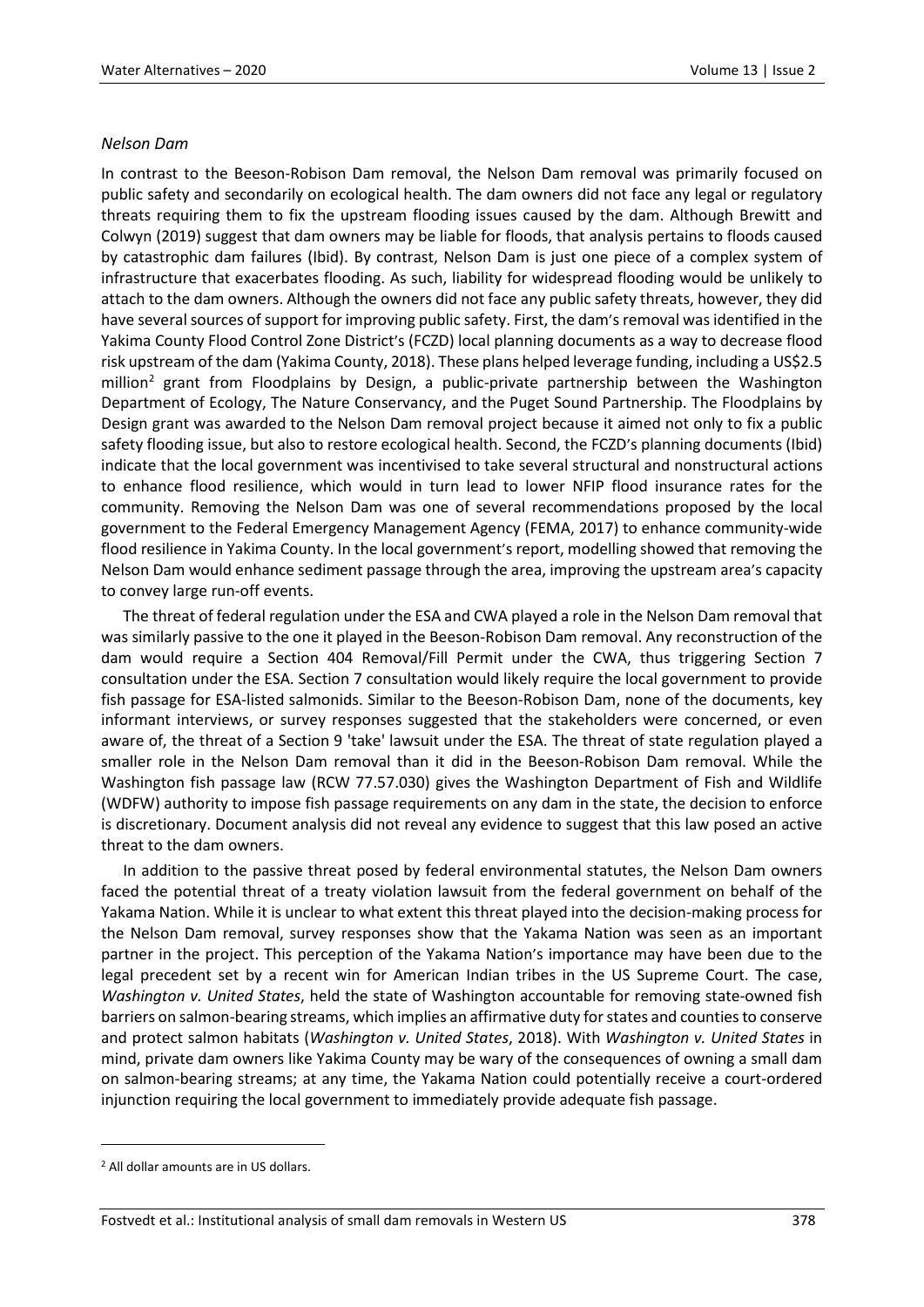Like the Beeson-Robison Dam, the Nelson Dam was provided with several sources of active support. The Middle Columbia River Steelhead Recovery Plan (NOAA Fisheries, 2009) recommends that all fish passage barriers in Yakima River tributaries should be corrected. The plan did not, however, specifically identify the Nelson Dam removal as a priority project. Regardless, these references in the Recovery Plan helped leverage funding from state programmes such as Floodplains by Design, and from other private sources such as the Open Rivers Fund, which is supported by the William and Flora Hewlett Foundation.

In contrast to the Beeson-Robison Dam removal, several sources of support for enhancing public safety – primarily by reducing flood hazards – were available to the Nelson Dam removal project (Table 3). These public safety programmes provided additional support that facilitated the decision to remove the Nelson Dam.

|                        | Ecology                                                                                                                                                                                                                                 |                                                                                                                                                                                                                               | Public safety                                                                                                                               |         |  |
|------------------------|-----------------------------------------------------------------------------------------------------------------------------------------------------------------------------------------------------------------------------------------|-------------------------------------------------------------------------------------------------------------------------------------------------------------------------------------------------------------------------------|---------------------------------------------------------------------------------------------------------------------------------------------|---------|--|
| Level of action        | Support                                                                                                                                                                                                                                 | Threats                                                                                                                                                                                                                       | Support                                                                                                                                     | Threats |  |
| Constitutional<br>(Cn) | Cn1) Endangered Species Act<br>Cn2) Washington fish<br>passage statute<br>Cn3) Washington<br>Department of Ecology<br>(WDOE) established<br>Cn4) Private donor funds<br>established                                                     | Cn1) Endangered Species<br>Act<br>Cn2) Clean Water Act<br>Cn3) Washington Fish<br>Passage Statute<br>Cn4) Yakama Nation Treaty<br>of 1855                                                                                     | Cn1) Yakima Flood<br><b>Control Zone District</b><br>(FCZD) established<br>Cn2) Flood Control Act                                           |         |  |
| Collective<br>(Cl)     | Cl1) ESA §4 Recovery Plan<br>guidelines<br>Cl2) WDFW Fish Passage<br>Inventory List guidelines<br>Cl3) WDOE creates<br>Floodplains by Design, a<br>public - private partnership<br>Cl4) Private donor<br>criteria for eligible projects | CI1) ESA §9 Prohibited Acts;<br>§7 Agency Consultation<br>Cl2) CWA §404 Removal/Fill<br>Permit guidelines<br>Cl3) WDFW fish passage<br>criteria<br>Cl3) Washington v. United<br>States defining scope of<br>treaty violations | Cl1) Upper Yakima River<br>Comprehensive Flood<br><b>Hazard Management</b><br>Plan<br>Cl <sub>2</sub> ) National Flood<br>Insurance Program |         |  |
| Operational<br>(Op)    | Op1) NOAA Fisheries Middle<br>Columbia River Steelhead<br>Recovery Plan<br>Op2) WDFW listing on WDFW<br>Fish Passage Priority List<br>Op3) Private donor release of<br>funds                                                            |                                                                                                                                                                                                                               | Op1) Project<br>negotiation with<br>stakeholders<br>Op2) Dam removal to<br>obtain favourable flood<br>insurance rates                       |         |  |

Table 3. Context map for Nelson Dam removal, broken down according to the three IAD levels of action.

Note: Each mechanism of threat or support is individually numbered and should be followed from the top down through the levels of action, by its corresponding number.

Source: Schlager and Cox, 2017; Matthias Fostvedt.

#### **Survey results on process**

The decision-making process of each dam removal – referred to as the operational phase in the IAD framework – was examined in order to evaluate whether there were differences in the amount or type of process that was engaged in to reach the final decision to remove the dams and replace them with roughened channels.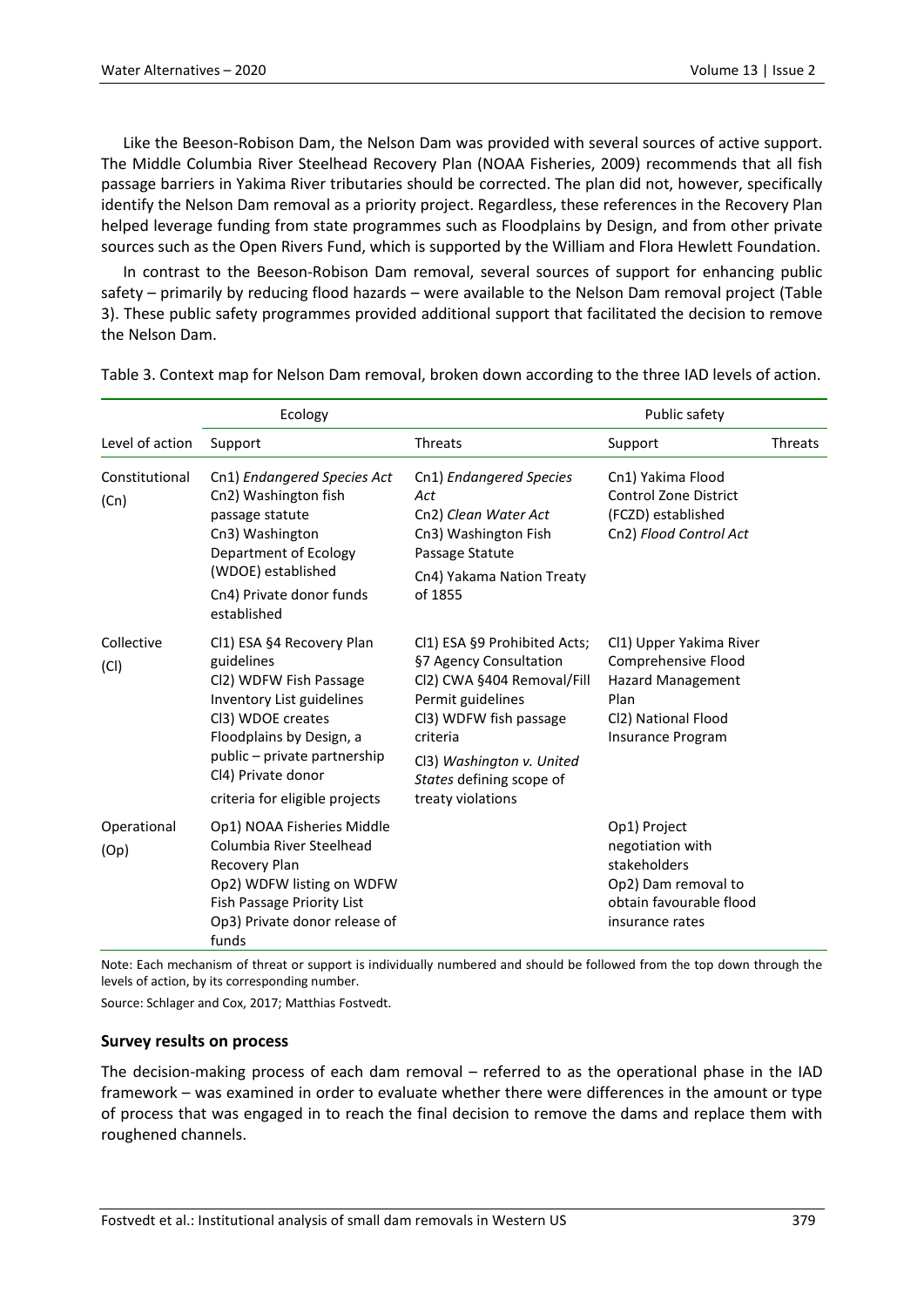# *Scope of design alternatives*

One of the main inquires in the IAD framework is an examination of the scope of design alternatives considered in the decision-making process. This involves examining how many options were considered, why the options on the table were chosen, the perspectives on the feasibility of each option, and whether respondents felt that their preferred option was adequately considered.

The number of design alternatives considered in both case studies was narrowed down by several criteria, such as "stream health", "negotiation time", or "aesthetics". On a 0-4 scale, survey respondents rated the importance they ascribed to each criterion in deciding how many and which designs would be considered. The average responses in each case study were aggregated to determine the overall most important factors for respondents in the case study. In the Beeson-Robison project, the three most important factors in choosing design alternatives, in order of priority, were stream health, regulations, and maintaining the water diversion (Figure 5). In the Nelson Dam project, the three most important factors, in order of priority, were maintaining the water diversion, public safety, and stream health (Figure 5). Interestingly, respondents in both projects identified negotiation time as the least important factor when choosing the design alternatives.



Figure 5. Criteria used by stakeholders for evaluating design alternatives.

Note: Respondents were asked, "How important were the following factors in choosing which potential approaches were considered in-depth?" They then rated each factor on a 0-4 scale according to the importance they ascribed to that factor. This helped determine how many and what types of design alternatives would be considered by the group. All values were then aggregated to arrive at the plotted number. (Additional factors that were identified by stakeholders as being less important are not included.)

Participants considered five design alternatives (Figure 6) for both the Beeson-Robison and Nelson Dam removals. In both case studies, all the respondents agreed that the roughened channel was feasible. In contrast, none of the other design alternatives were deemed feasible by a majority (more than 50%) of the respondents. It is also noteworthy that only 20% of Nelson Dam respondents and 12% of Beeson-Robison Dam respondents felt that "Do nothing" was a feasible option. As a result of the significant deliberation between several design alternatives, nearly all stakeholders indicated that their original preference had been adequately considered. Only one respondent, associated with the Nelson Dam removal, reported "No opinion" on whether their original preference had been adequately considered.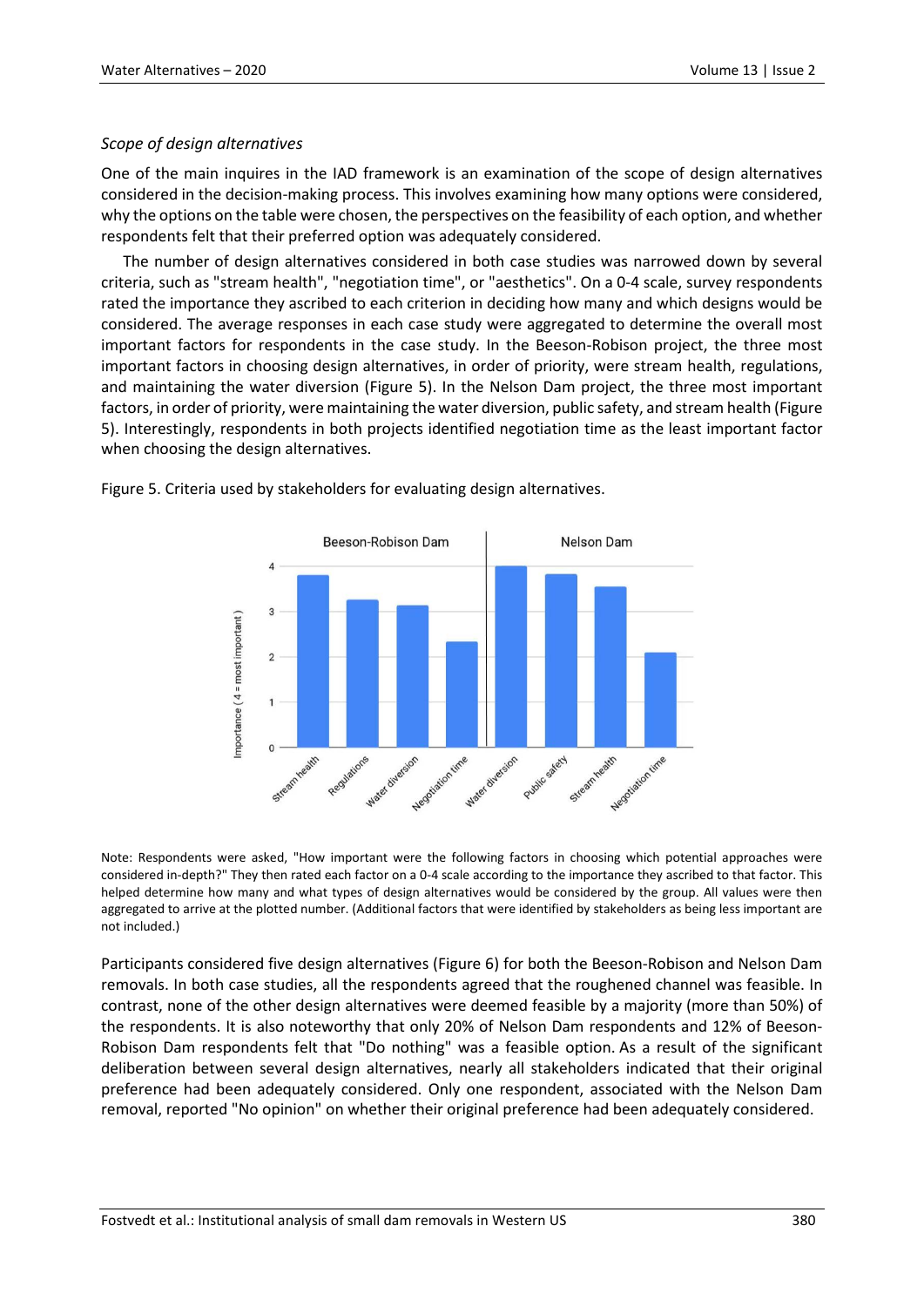

#### Figure 6. Stakeholder perspectives on the feasibility of different design alternatives.

Note: Respondents were asked, "Which alternatives were feasible?" Given the similarity between two of the options for the Nelson Dam removal (both were variations of roughened channel designs), these results consolidate the two variations into a single 'Roughened channel' option.

#### *Power distribution*

The IAD framework also examines the perceived power distribution among the participants. In the Beeson-Robison Dam project, the RRWC was selected the most times as being an actor affecting the decision to remove the dam. However, when asked to rank the participants in order of relative power, the RRWC was perceived as having less power than regulators and the ditch association (Figure 7). In the Nelson Dam project, the local government was not only selected the most times as affecting the decision to remove the dam, but it was also perceived as having the most power relative to other participants (Figure 8). These results suggest a more concentrated power distribution in the Nelson Dam project. This may be attributable to the dam owner also serving as the project leader.

# *Information sharing*

The IAD framework identifies information sharing among the participants as an important component of equitable governance. Participants were asked, "What information must be fully understood by everyone in the decision-making process?" (Figure 9). This question elicited the topics that participants felt must be discussed among all participants. The most notable difference between the case studies was the importance that stakeholders placed on information related to impacts on landowners, regulatory processes, and project costs. Important topics for the Beeson-Robison Dam project were impacts on landowners and water rights, as well as regulatory processes. Important topics for the Nelson Dam project were impacts on water rights and public safety, as well as cost of the final project. Information on reference/historical conditions was relatively unimportant to the stakeholders in these dam removal projects. Other issues raised by respondents were more logistical in nature, such as time and location of meetings.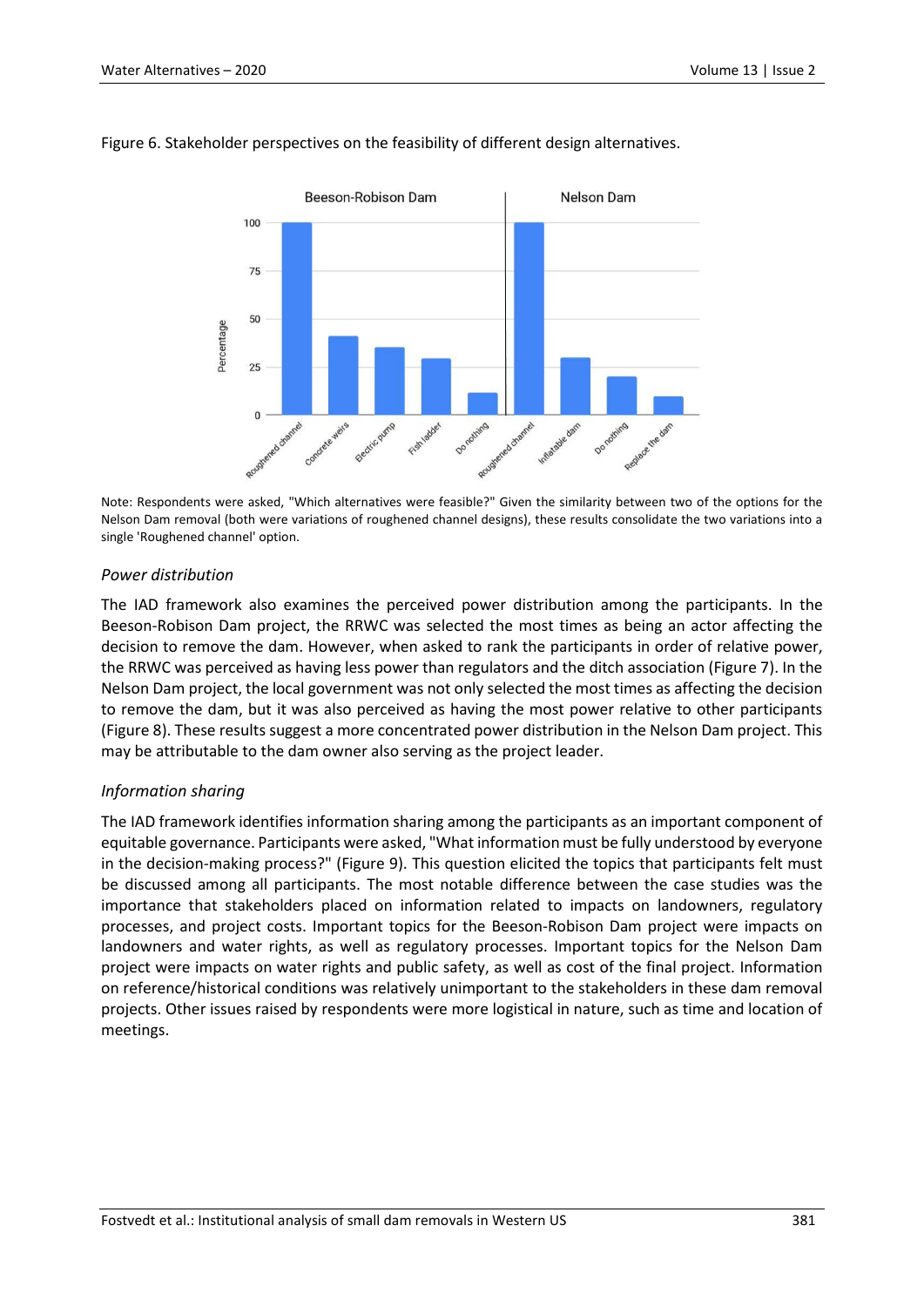

#### Figure 7. Power distribution among participants in the Beeson-Robison case.

Note: Respondents were asked, "In your opinion, who affected the decision to remove the dam? Select all that apply". Respondents selected options from a list of stakeholders and then were asked to rank these selections based on their perception of who held the most power to alter the decision. These figures show two metrics: on the horizontal axis, they show the number of times that a participant was selected as affecting the decision; on the vertical axis, they show their average rank in relation to the other participants holding power to affect the decision.





Note: Respondents were asked, "In your opinion, who affected the decision to remove the dam? Select all that apply". Respondents selected options from a list of stakeholders and then were asked to rank these selections based on their perception of who held the most power to alter the decision. These figures show two metrics: on the horizontal axis is shown the number of times that a participant was selected as affecting the decision; on the vertical axis is shown their average rank in relation to the other participants holding power to affect the decision.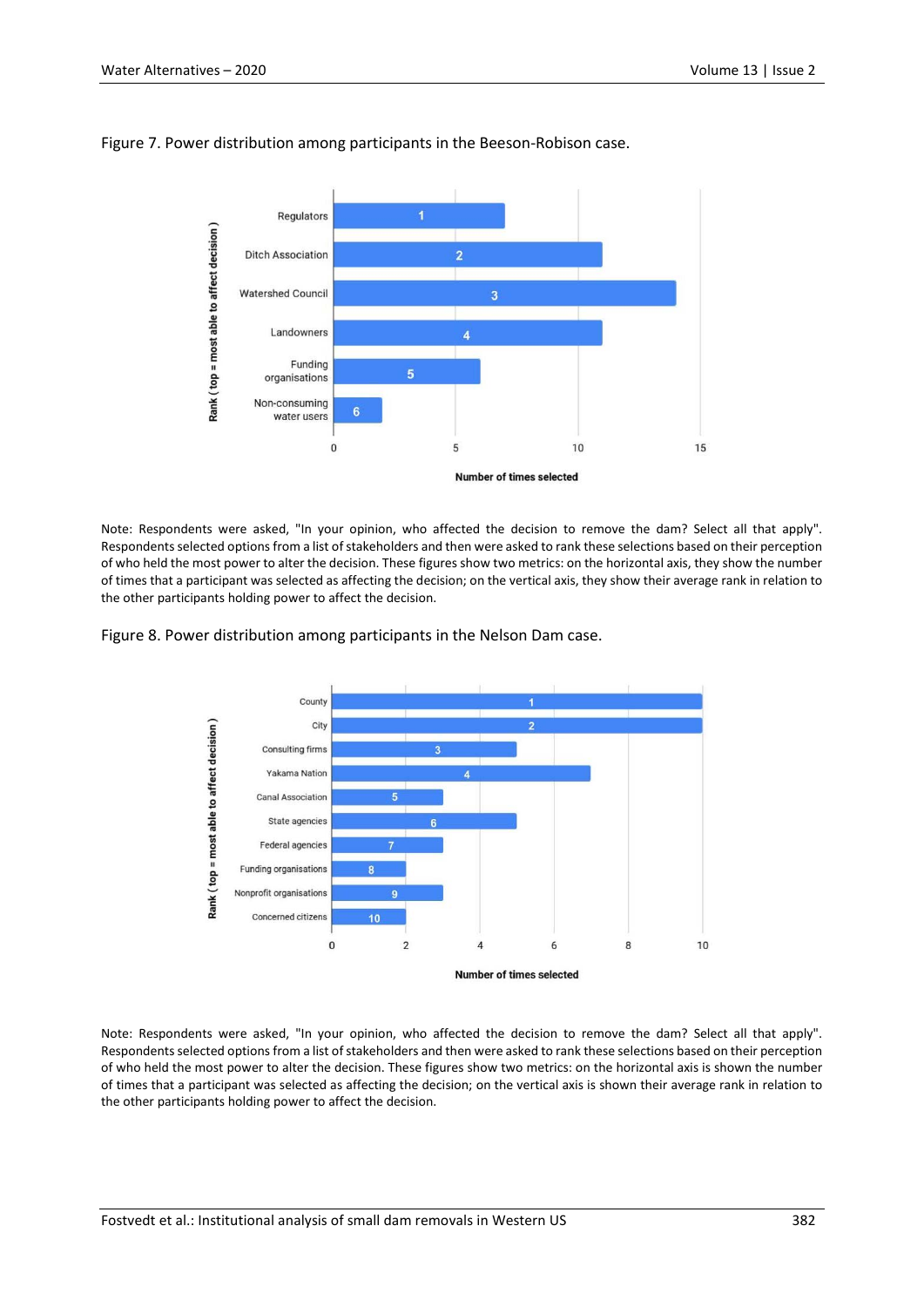# Figure 9. Responses to information sharing.



Note: Respondents were asked, "What information must be fully understood by everyone in the decision-making process?" This identified the specific topics that, when shared with the whole group, could lead to greater satisfaction.

# *Willingness to compromise*

The IAD framework identifies rewards and sanctions for certain behaviours as being key defining factors in governance systems. Both case studies show evidence of stakeholders compromising, or at least being willing to compromise (Figures 10 and 11). Some Beeson-Robison respondents, for example, reported compromising on their first-choice design because "the landowners weren't willing to pay for [pump-fed] irrigation". Other Beeson-Robison respondents also compromised on some issues in order to use grant funds before a certain date. One Beeson-Robison respondent indicated that "[t]hese foundations needed a success in the Rogue Basin during the 2017 instream construction season and Beeson-Robison was the only priority barrier with designs far enough along to be addressed".

Respondents in the Nelson Dam removal project also reported compromising for various reasons. These participants, for example, reported compromising on details such as the roughened channel's size in order to strike a balance between "restoring natural processes versus providing reliable diversion". They also reported compromising due to lack of power to change details late in the decision-making process. For example, the local river recreation group in Yakima, whose members only attended the final two meetings, expressed disappointment that they were "not notified earlier in the process", which required them to compromise on their ideas for recreational opportunities in the replacement infrastructure. One Beeson-Robison respondent who did refuse to compromise on certain issues said that it was because of "laws and requirements" (Figure 11).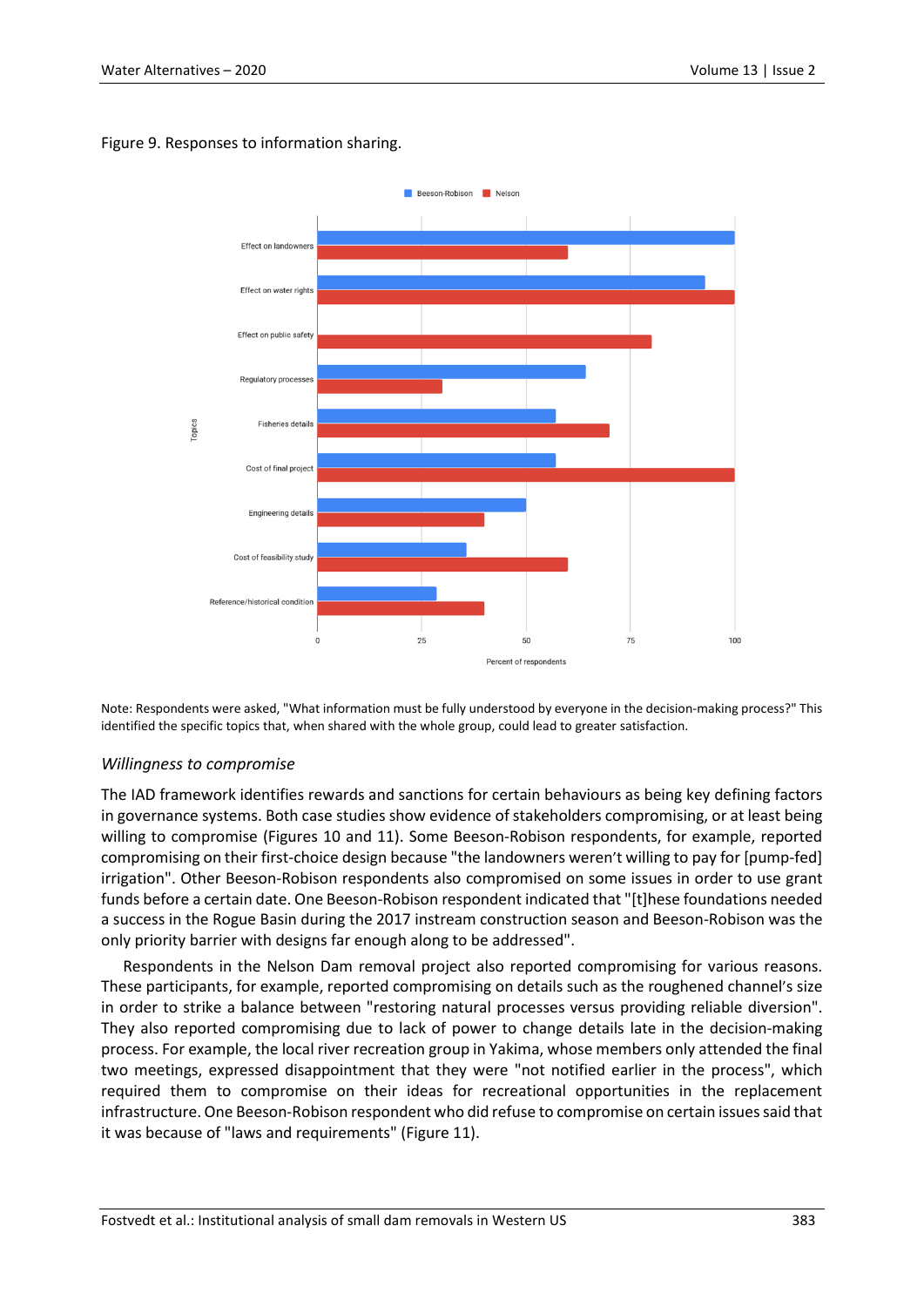

#### Figure 10. Refusal of Beeson-Robison and Nelson Dam respondents to compromise.

Note: Respondents were asked, "Did you refuse to compromise on certain issues?"





Note: Respondents were asked, "Did you compromise on other issues?"

# *Costs of project*

Estimates from the project leaders of both dam removals show that substantial resources of both time and money were invested in the decision-making process. The decision-making process for the Beeson-Robison Dam removal took five years and an estimated \$15,000-20,000. The Nelson Dam removal is a much larger project, involving floodplain restoration activities, levee setbacks, property acquisitions, and the additional infrastructure costs associated with consolidation of multiple diversions. After four years of discussions and designs, investment in the decision-making process has reached an estimated \$400,000. These investments in the decision-making process include the cost of hiring engineering and consulting firms to perform studies on the potential projects. They also reflect the cost of running meetings, which includes incidental costs such as hiring a neutral facilitator.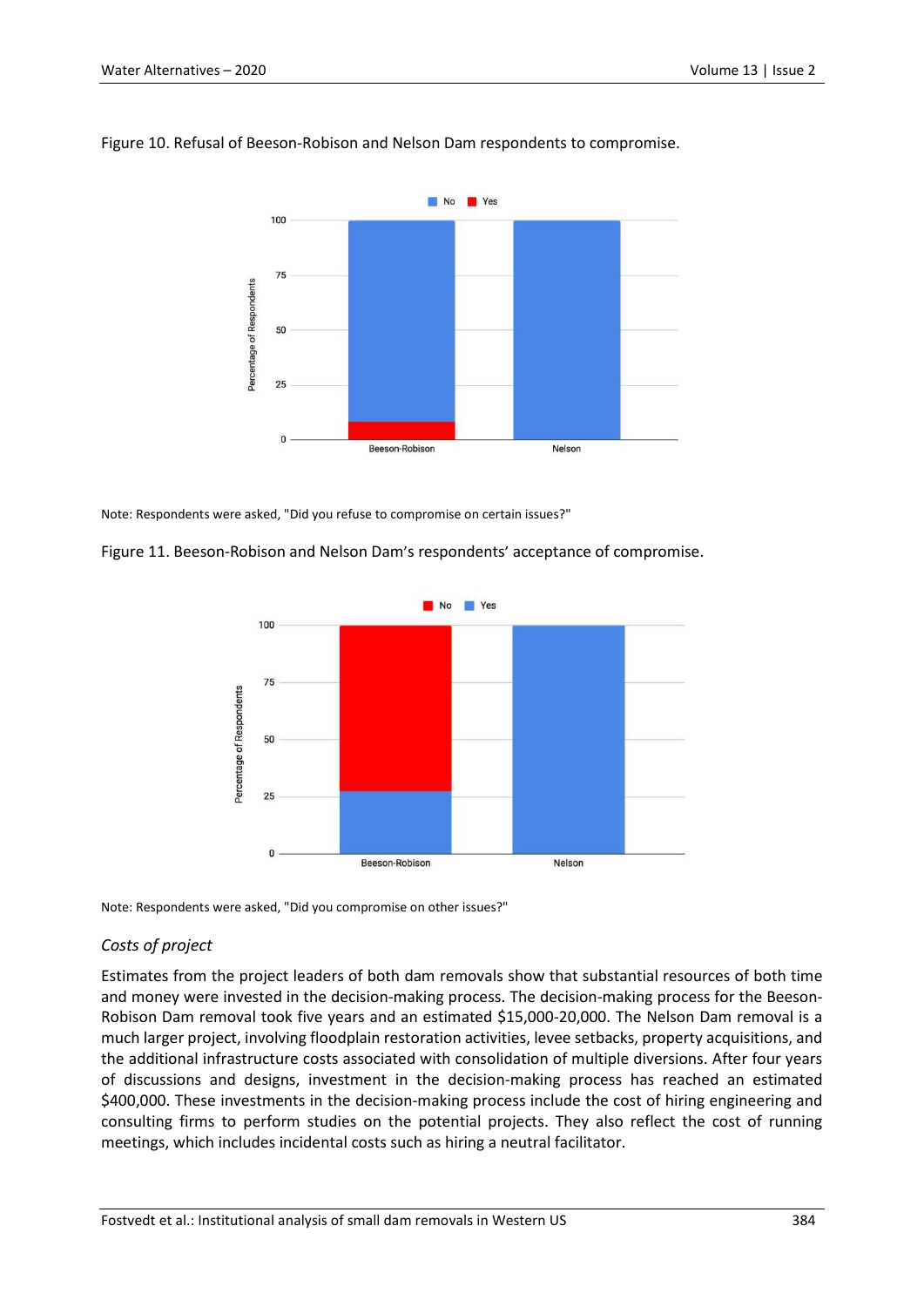The Beeson-Robison Dam removal spent a significantly larger proportion of their total project budget on the decision-making process. A \$125,000 project in total, up to \$20,000 was spent on the decisionmaking process, which represents 16% of the entire budget. The Nelson Dam removal, a \$12 million project, spent \$400,000 on the decision-making process, which represents 3% of the entire budget. While the ultimate decision to remove and replace the Nelson Dam with a roughened channel has been made, stakeholders continue to be informed on the project's progress, so it is foreseeable that spending on the decision-making process will continue.

#### **Survey results on outcome**

Outcome was measured by two metrics: (1) overall satisfaction with the project; and (2) optimism about the new infrastructure's long-term viability.

# *Overall satisfaction*

Overall satisfaction with both projects was high, with the Beeson-Robison Dam removal receiving slightly more positive results (Figure 12). Beeson-Robison respondents felt that the project went "better than expected" and "reasonably well", and ultimately described the project as "very good". The difference in stakeholder satisfaction between the two projects was small, which indicates that both types of leadership – NGO and local government – were capable of leading a dam removal project in a way that led to high levels of stakeholder satisfaction.



Figure 12. Beeson-Robison and Nelson Dam respondents' overall satisfaction.

Note: Respondents were asked, "Overall, how disappointed or satisfied were you with the decision to replace the dam with a roughened channel?"

# *Optimism*

Optimism was very high for both projects, with the Beeson-Robison Dam removal receiving slightly more positive results (Figure 13). Many of the respondents' comments in both case studies attributed their optimism to the win-win nature of the projects, satisfying ecological interests while also respecting human needs in the watershed. One Nelson Dam respondent summarised this sentiment, explaining that the roughened channel "minimizes infrastructure within main channel, accounts for sediment, fish, and vessel passage". Optimism was also expressed about the investment in social capital that the project helped build for future projects. For example, one Beeson-Robison respondent noted that, "I hope that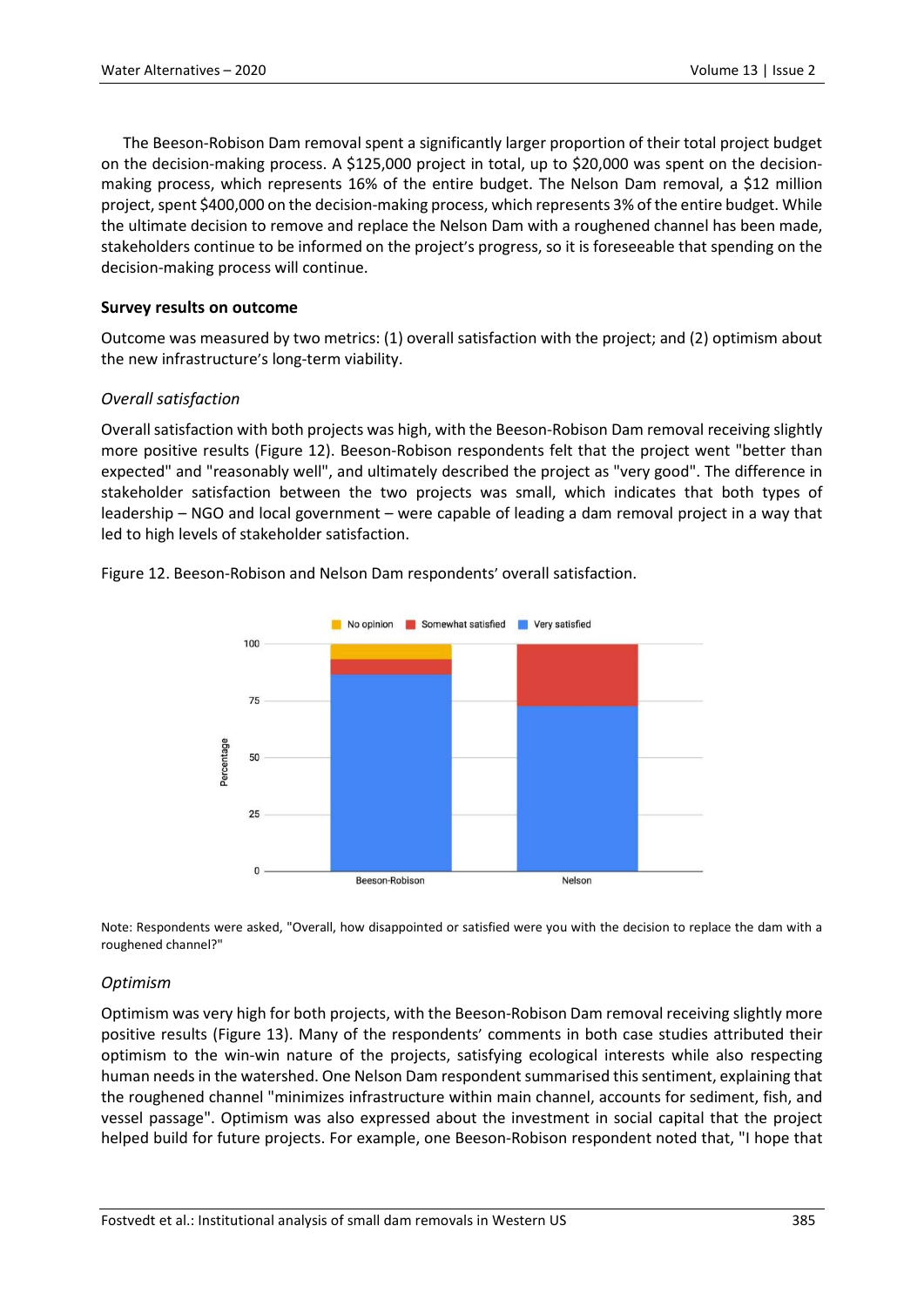we can learn from it, improve processes and engagement, and reduce time and challenges of future similar removals where community and environment benefit".

Some participants in both dam removals, however, expressed a number of concerns about the longterm viability of the projects. First, some Nelson Dam participants were concerned with the roughened channel being "susceptible to large hydro events", referring to large floods that could erode the natural materials used to construct the roughened channel. Beeson-Robison Dam participants expressed similar concerns as to "how long the [roughened channel] would last". Second, some were sceptical of the project itself, with one Nelson Dam participant referring to the practice of replacing dams with roughened channels as the "flavor of the week". This sceptical respondent argued that more focus should have been placed on other issues in the watershed, such as expanding the river's floodplain.

Figure 13. Optimism of Beeson-Robison and Nelson Dam respondents that the roughened channel would be a long-term solution.



Note: Respondents were asked, "Do you think that the roughened channel is a long-term solution? Why? Please explain".

# **DISCUSSION**

#### **Common governance approach: Passive threat, active support**

The context mapping that was performed in both case studies demonstrates the variability in the support and threats that lead to small dam removal across the US. These range from ecological health (Fox et al., 2016) to public safety (Born et al., 1998). Several factors account for this variability, including ownership, political jurisdiction, type of dam, and overarching project goals. While removing small dams is thus an increasingly common method of improving ecological health and public safety across the United States, no singular statutory or regulatory mechanism has emerged as the definitive governance institution driving small dam removal, confirming expectations expressed nearly two decades ago (Doyle et al., 2003).

While dam removal decisions may be determined by place-based politics (Magilligan et al., 2017), results of this study suggest that a policy of passive regulatory threats and active sources of support (passive threat, active support) may be common among dam removals in the Pacific Northwest. The passive nature of the regulatory system comes from a place of scarcity; the public agencies with the duty and authority to enforce the removal of small dams lack sufficient time and money to address dam safety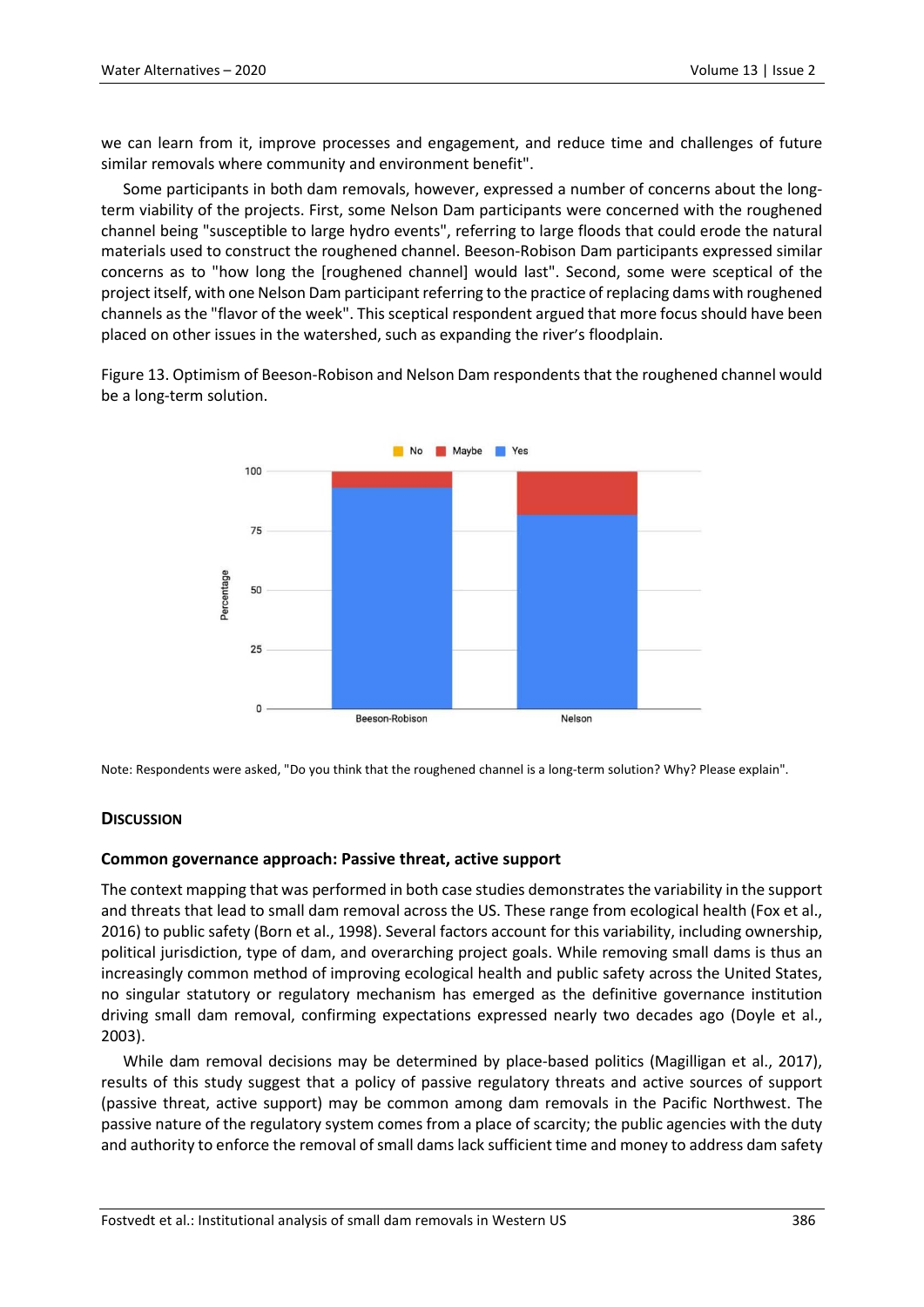issues or to require fish passage at the thousands of small dams across their state (Brewitt and Colwyn, 2019). In the Pacific Northwest, therefore, agencies rely on the passive role – the threat of future enforcement – played by fish passage and dam safety laws. In lieu of immediately ordering repair or removal of a dam, the agencies mostly rely on voluntary modifications that are supported by various incentives such as planning support, lower insurance premiums, or restoration grants. This administrative approach was demonstrated in both case studies. Neither dam faced an immediate, official need to take action; there was no judicial or administrative order to remove or modify the dams. Notably, even in the absence of such an order, nearly all the stakeholders in both case studies agreed that "do[ing] nothing" was not a feasible option. This suggests that the threat of future enforcement constituted a threat that was sufficient to spur the stakeholders into action. Combining passive threats and active sources of support creates a window of opportunity for the dam owner to proactively address a problem at the lowest cost possible to themselves, a strategy that has been in place for decades (Born et al., 1998).

While both case studies were driven by a combination of passive threats and active sources of support, individual projects were motivated by different proportions of the two. In the Beeson-Robison Dam removal, the threat of enforcement played a larger role. This was due to the certainty brought about by the trigger event provision of Oregon's fish passage statute. This threat of regulatory action in Oregon is stronger than in Washington because Oregon's fish passage statute identifies a specific time when ODFW will require an owner to provide fish passage. Enforcement under Washington's fish passage statute, which lacks a trigger event provision, is uncertain. The dam owner is thus left to speculate as to if or when the WDFW will require fish passage at a dam.

In the case of the Nelson Dam, sources of support may have played a larger role than at Beeson-Robison. Due to its multiple objectives and benefits, the Nelson Dam project was able to leverage additional sources of support that were rooted in public safety. In addition to the federal and private grants for eliminating the fish passage barrier that they, Nelson Dam was also able to access resources for improving public safety. This expansive branding led to two major sources of support, sources that may not have been available for purely ecological removals such as the Beeson-Robison project. These included a \$2.5 million grant from Floodplains by Design, which emphasises both reduced flood risk and ecological restoration, and an improved community flood insurance rate under the NFIP. Interestingly, it appears that labelling a dam removal project as a multi-benefit project can positively correlate with additional sources of active support. Ecological restoration funding has long been used for dam removals (Brewitt and Colwyn, 2019; Zinder et al., 2009). However, as society begins to prioritise hazard reduction from its aging infrastructure, the availability of support for improving public safety may come to more strongly influence dam removal decisions. Furthermore, identifying public safety as a priority may help overcome some of the conflicts witnessed in regions of the US, where local stakeholders appear to feel that their values are threatened by the prioritisation of ecological restoration by outsiders (Fox et al., 2016, Magilligan et al., 2017).

# **Planning as a vehicle to leverage meaningful support**

Planning documents played a significant role in leveraging the necessary support to implement the dam removals. This finding stands in contrast to some literature which criticises planning documents, such as ESA Recovery Plans, for their "hortatory nature" (Corn and Wyatt, 2016). Critics of recovery plans argue that they are non-binding and thus pose no threat to small dam owners (ibid). Similarly, they provide no actual support such as funding for collaborative facilitation, feasibility studies, or construction. For the cases studied here, however, planning documents led to critical sources of support for the project managers. The Beeson-Robison project, for example, significantly increased its competitiveness for OWEB grants by meeting the OWEB's requirement that "the proposed restoration project [be] identified in a local assessment or other plan". Similarly, the Nelson Dam, in receiving the multimillion dollar grant from Washington's Floodplains by Design, was required to show that "the project is consistent with local flood hazard plans, salmon recovery or habitat restoration plans" (Washington Department of Ecology,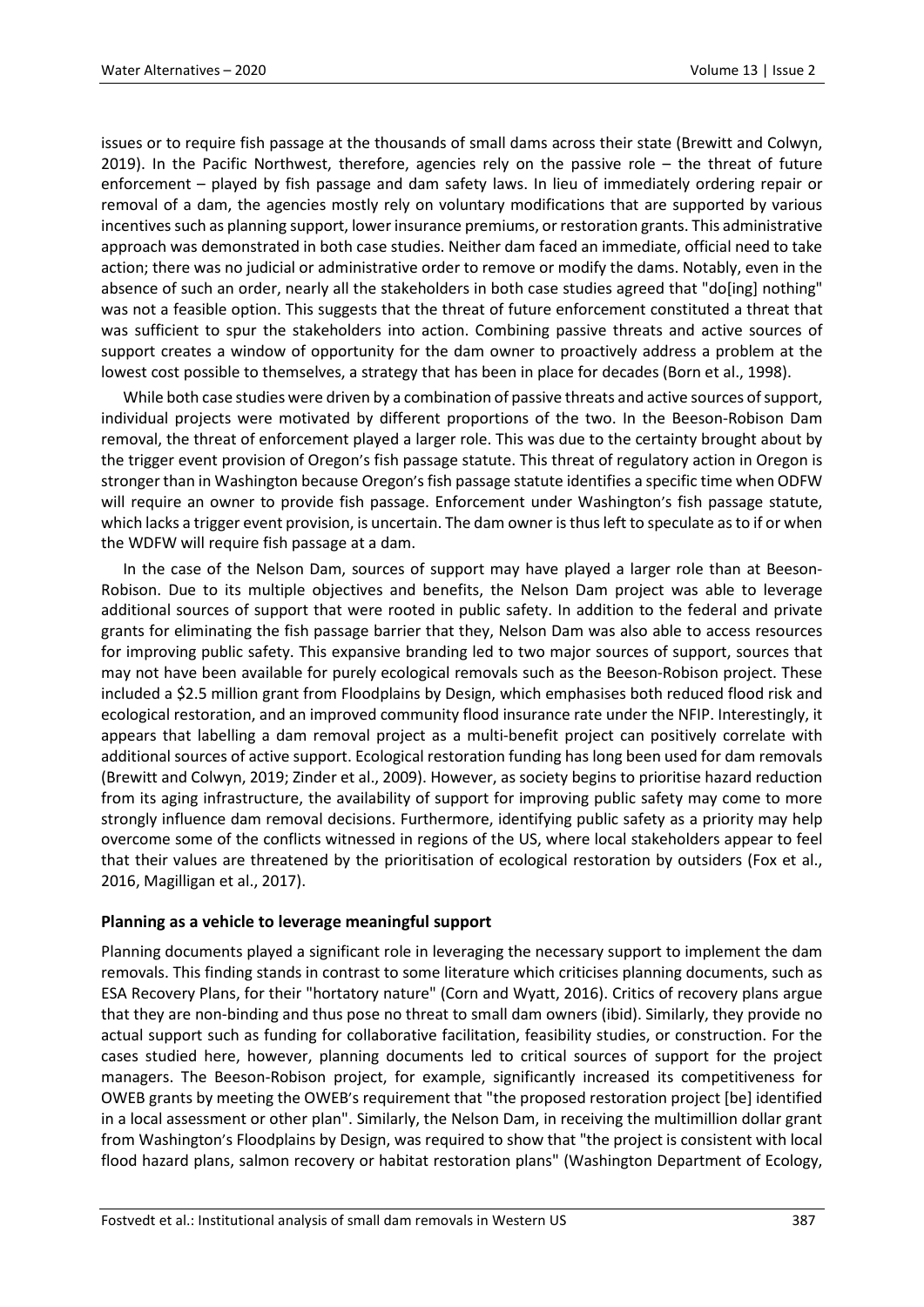2018). Thus, while their role does not fit neatly into the threat or support categories of the IAD framework, this study's results suggest that planning documents are critical in leveraging the necessary support to remove a dam. As noted by one Beeson-Robison respondent, "[The dam] was identified as high priority by ODFW, which helped fuel the availability of grants". Given the importance of this component, and its incongruity with the traditional carrot and stick concept, the IAD framework may benefit from including a third category for the effect of strategic planning.

# **Similarity of stakeholder satisfaction and optimism regardless of project manager**

Despite differences in the amount of legal authority the respective project managers had over the dam, the outcome variables – stakeholder satisfaction, and optimism for the replacement infrastructure's longterm viability – were consistent across the projects. Both project managers reached a decision through consensus and collaboration, which may be one reason why both dam removal projects were largely viewed with satisfaction and optimism by stakeholders.

The collaborative nature of the decision-making process was noteworthy in the case of the Nelson Dam removal because the local government had legal authority over the dam. As Figure 8 suggests, this legal authority led other stakeholders to see the local government as the most powerful stakeholder. Holding this legal authority, the local government could have reached the decision through a vote or even a managerial process, relying on agency experts rather than public opinion (Ansell and Gash, 2008). Instead, the process had a collaborative foundation that was based on consensus, on creating space for compromise, and on the modelling of several design alternatives. This was aimed at ensuring that every stakeholder's concerns were adequately considered. This collaborative approach recognised that dam removal decisions involve not only engineering and/or ecological decisions, but also political decisions (Barraud, 2017). One possible explanation for the local government's collaborative approach is that project leaders are required to take such an approach if they wish to receive funding from Floodplains by Design (WDOE, 2018). Another possible explanation, however, is that the local government's collaborative approach stems from the history of such collaboration in the Yakima Basin. This history of collaboration set the stage for effective collaborative governance (Ansell and Gash, 2008) that has yet to be achieved in other regions of the US (Fox et al., 2016, Magilligan et al., 2017). The results suggest that investment in a collaborative decision-making process may lead to higher satisfaction and optimism among stakeholders.

Beyond the requirement for, and history of, collaboration, several aspects of the process followed by the two projects may have helped minimise the conflict between stakeholders that has been seen in other regions of the US (Born et al., 1998; Fox et al., 2016, Magilligan et al., 2017). Narratives from the surveys support findings in the literature that highlight the importance of recognising local values and experiences and of negotiating compromises between dam owners, agencies, and local stakeholders (Fox et al., 2016; Sneddon et al., 2017b). The public process gave stakeholders a forum for their concerns, sometimes at the cost of efficiency. One Nelson Dam respondent, for example, noted that "issues were seemingly overstated to enhance any given group's voice in the process". Results also highlighted the importance of engaging local stakeholders early in the process in order to develop the shared understanding that leads to compromise (Ansell and Gash, 2008). An example of this is the Nelson respondent who ultimately reported feeling "very satisfied" and "very optimistic", attributing their satisfaction and optimism to the "modelling[,] which showed that things I thought were important were not really that important". Ultimately, these results suggest that the project manager may be less important than the process used to reach the decision.

# **Effect of additional process on satisfaction and optimism**

In addition to regulatory mandates and financial resources (Born et al., 1998; Orr et al., 2004), cooperation, institutional transparency, and collaborative decision-making have been described as some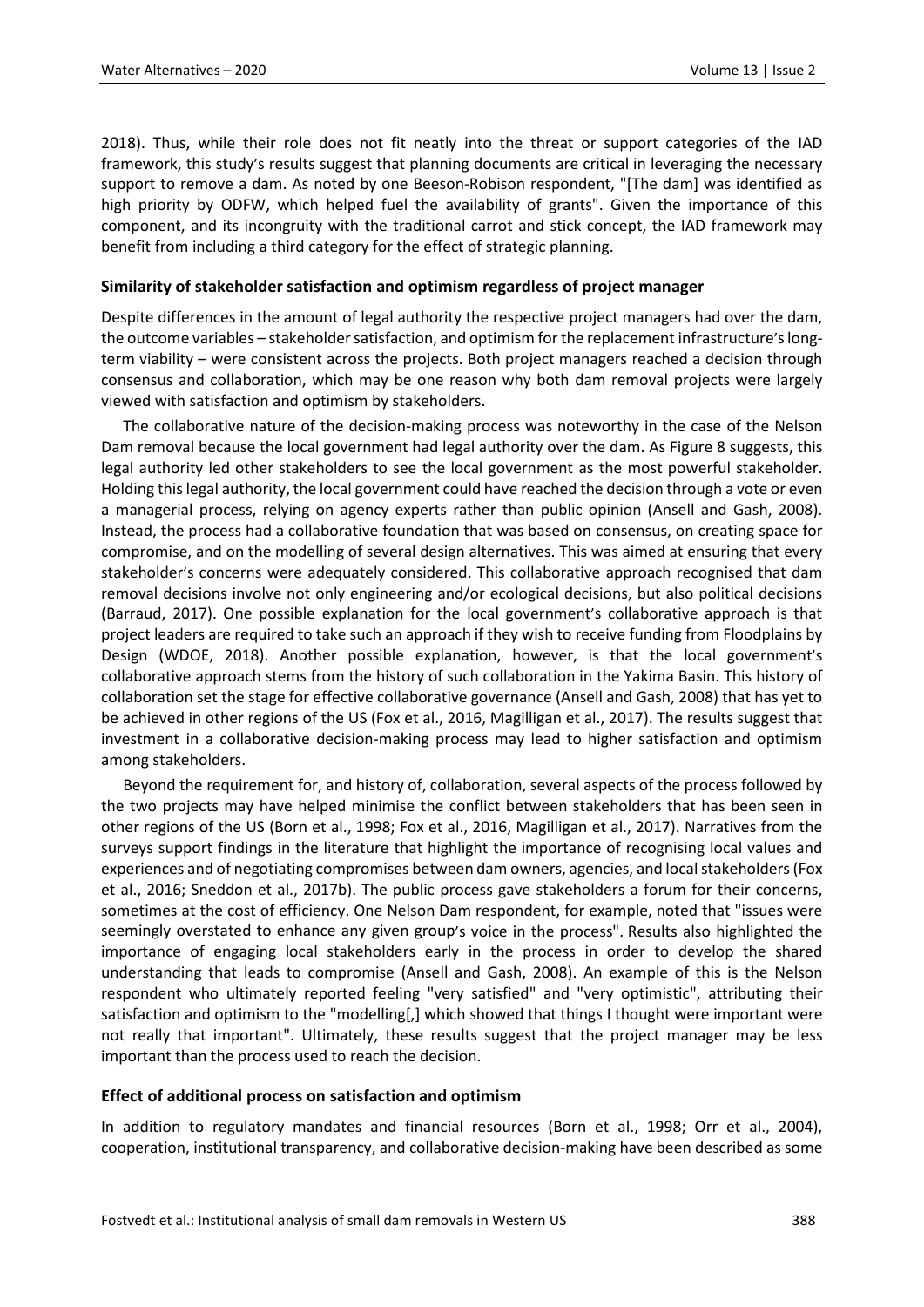of the necessary conditions for dam removal to occur (Magilligan et al., 2017). One of the biggest challenges of collaborative decision-making, illustrated by the two case studies, is the time and money that the process requires (Ansell and Gash, 2008). These high monetary and temporal costs can be attributed in part to the requirement that the ultimate decision be reached by consensus rather than vote (Coglianese and Allen, 2003; Yaffee and Wondolleck, 2003). Reaching consensus can involve a lengthy consideration of alternatives that do not meet the needs of many of the participants. The Beeson-Robison group, for example, considered and studied the feasibility of a pumping station despite the fact that the irrigators were not willing to pay the costs of running the pump. Considering unfeasible options, however, may lead to greater satisfaction in the longer run, as it can help avoid the place-based politics that can cause local stakeholders to feel like outsiders in a process with a predetermined outcome (Fox et al., 2016). Survey results from this study and previous research, furthermore, confirm that participants prefer an open timetable in order to allow for complete discussions (Freeman, 1997). Investing the necessary time and money to reach a decision by consensus rather than vote can help avoid these sources of conflict, which may in turn lead to longer lasting solutions, as well as increased social capital for other collaborative projects in the area (Ansell and Gash, 2008; Flitcroft et al., 2009).

# **CONCLUSIONS**

While small dams are by far the most commonly removed dams, they differ from large hydroelectric dam removals because their removal is not driven by a centralised policy such as hydropower relicensing. The IAD framework was applied to the framing of research on the governance of small dam removal because it facilitated in-depth analysis of the entire spectrum of threats and sources of support that drove two communities to remove a small dam. The IAD framework highlighted the variability in environmental and public safety concerns, which together may trigger different threats and sources of support resulting in dam removal. While there is no specific statutory or regulatory mechanism that motivates all small dam removals (Sneddon et al., 2017a), the two dam removals studied here were guided by a common governance approach, which we characterise as the passive threat, active support model. In securing active support, restoration planning documents that prioritised the projects were able to facilitate access to resources that could be used for dam removal. It is expected that a similar prioritisation of public safety would facilitate access to resources for addressing hazardous dams, given that dam safety also lacks strong regulatory threats in many states.

For the two dam removals studied here, the passive threat, active support governance approach – and in particular the way in which it was executed – led to high levels of satisfaction and optimism for the replacement infrastructure's long-term viability, though the process required considerable time and financial resources. Conflict among the project stakeholders was limited. In part, this was due to the various ways in which collaboration was encouraged, including efforts to provide a voice for local stakeholders, recognising their priorities, and engaging stakeholders early in the process. All of these factors contributed to a strong willingness to compromise and a high level of satisfaction with the projects. This result supports the hypothesis that the outcomes of a dam removal project depend more on how a project manager leads than on who the project manager is. Further analysis is required to determine whether this result, and the passive threat, active support governance approach, is common among the roughly 1600 small dam removals in the US, as well among other environmental management projects. While we selected the two case studies within the Pacific Northwest in order to isolate the effects of different ownership and governance approaches, other work (Fox et al., 2016, Magilligan et al., 2017) has demonstrated the importance of regional identity and place-based politics in determining dam removal outcomes. Threats driving dam removal are often (Brewitt and Colwyn, 2019), but not always (Born et al., 1998), passive, and the removal of small dams is often (Brewitt and Colwyn, 2019), but not always (Fox et al., 2016, Magilligan et al., 2017) without controversy. These case studies, however, support the growing body of literature that emphasises the value of providing venues and resources for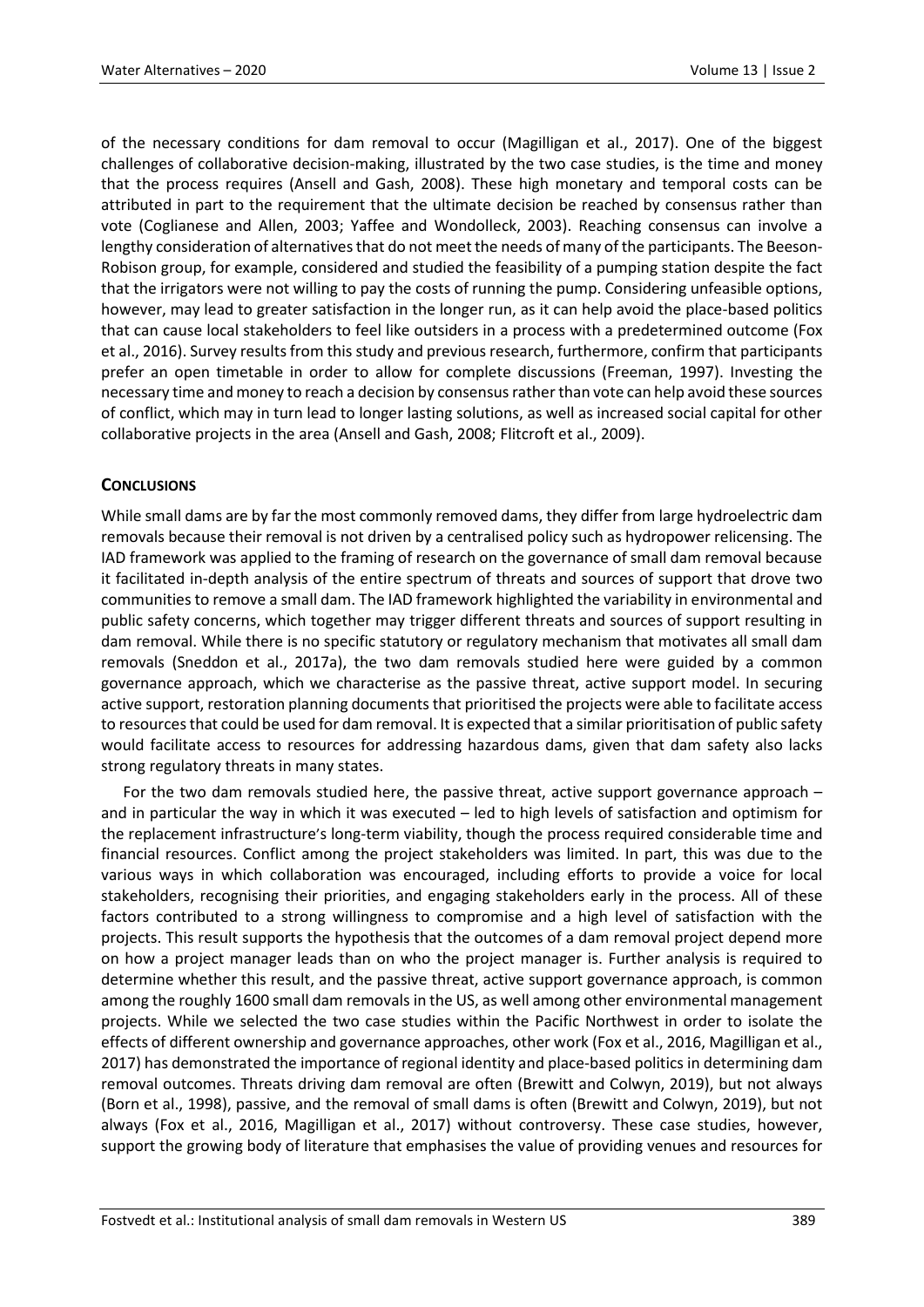a kind of collaborative governance that relies on building trust and relationships, valuing local knowledge and experiences, and engaging stakeholders in the information sharing that leads to compromise and ultimately consensus.

# **ACKNOWLEDGEMENTS**

The authors express sincere gratitude to the Graduate School at Oregon State University for the financial support to conduct this research. The authors would also like to thank the survey respondents in Washington and Oregon for participating in this research.

#### **REFERENCES**

16 U.S.C. § 1538, 1540.

50 C.F.R. § 17.3(c).

American Rivers 2019. American Rivers Dam Removal Database. Figshare. doi: 10.6084/m9.figshare.5234068.v2.

- ASCE (American Society of Civil Engineers) 2017. Report Card for America's Infrastructure. Retrieved from [www.infrastructurereportcard.org](http://www.infrastructurereportcard.org/)
- Amos, A. 2014. Lecture: Dam removal and hydropower production in the United States Ushering in a new era. *Journal of Environmental Law & Litigation* 29(1): 1-34.
- Ansell, C. and Gash, A. 2008. Collaborative governance in theory and practice. *Journal of Public Administration Research and Theory* 18(4): 543-571. doi: 10.1093/jopart/mum032.
- Barraud, R. 2017. Removing mill weirs in France: The structure and dynamics of an environmental controversy. *Water Alternatives* 10(3): 796-818. [www.water-alternatives.org/index.php/current-issue/1895-articles](http://www.water-alternatives.org/index.php/current-issue/1895-articles-toc/vol10/309-issue10-3)[toc/vol10/309-issue10-3](http://www.water-alternatives.org/index.php/current-issue/1895-articles-toc/vol10/309-issue10-3)
- Bernard, R.H.; Wutich, A.Y. and Ryan, G.W. 2017. Analyzing qualitative data: Systematic approaches. Sage Publications: Thousand Oaks, CA.
- Born, S.M.; Genskow, K.D.; Filbert, T.L.; Hernandez-Mora, N.; Keefer, M.L. and White, K.A. 1998. Socioeconomic and institutional dimensions of dam removals: The Wisconsin Experience. *Environmental Management* 22(3): 359- 370.
- Brewitt, P.K. and Colwyn, C.L.M. 2019. Little dams, big problems: The legal and policy issues of nonjurisdictional dams. *WIREs Water* 7(1), https://doi.org/10.1002/wat2.1393.
- Chaffin, B.C. and Gosnell, H. 2017. Beyond mandatory fishways: Federal hydropower relicensing as a window of opportunity for dam removal and adaptive governance of riverine landscapes in the United States. *Water Alternatives* 10(3): 819-839. [www.water-alternatives.org/index.php/tp1-2/1895-vol10/309-issue10-3](http://www.water-alternatives.org/index.php/tp1-2/1895-vol10/309-issue10-3)
- Coglianese, C. and Allen, L.K. 2003. Building sector-based consensus: A review of the EPA's Common Sense Initiative. Working Paper RWP03. JFK School of Government.
- Corn, M. and Wyatt, A. 2016. *The Endangered Species Act, A Primer*. Congressional Research Service. Washington, DC.
- Creswell, J.W. and Creswell, J.D. 2018. Research design: Qualitative, quantitative, and mixed methods approaches. 5th ed. Sage Publications: Thousand Oaks, CA.
- Doyle, M.W.; Harbor, J.M. and Stanley, E.H. 2003. Toward policies and decision-making for dam removal. *Environmental Management* 31(4): 453-465.
- FEMA (Federal Emergency Management Agency) 2017. National flood insurance program, community rating system: Coordinator's Manual, 2017 Edition: 12. Washington, DC.
- Flitcroft, R.L.; Dedrick, D.C.; Smith, C.L.; Thieman, C.A. and Bolte, J.P. 2009. Social infrastructure to integrate science and practice: the experience of the Long Tom Watershed Council. *Ecology and Society* 14(2): 36. <https://www.ecologyandsociety.org/vol14/iss2/>
- Foley, M.M.; Bellmore, J.R.; O'Connor, J.E.; Duda, J.J.; East, A.E.; Grant, G.E.; Anderson, C.W.; Bountry, J.A.; Collins, M.J.; Connolly, P.J.; Craig, L.S.; Evans, J.E.; Greene, S.L.; Magilligan, F.J.; Magirl, C.S.; Major, J.J.; Pess, G.R.; Randle,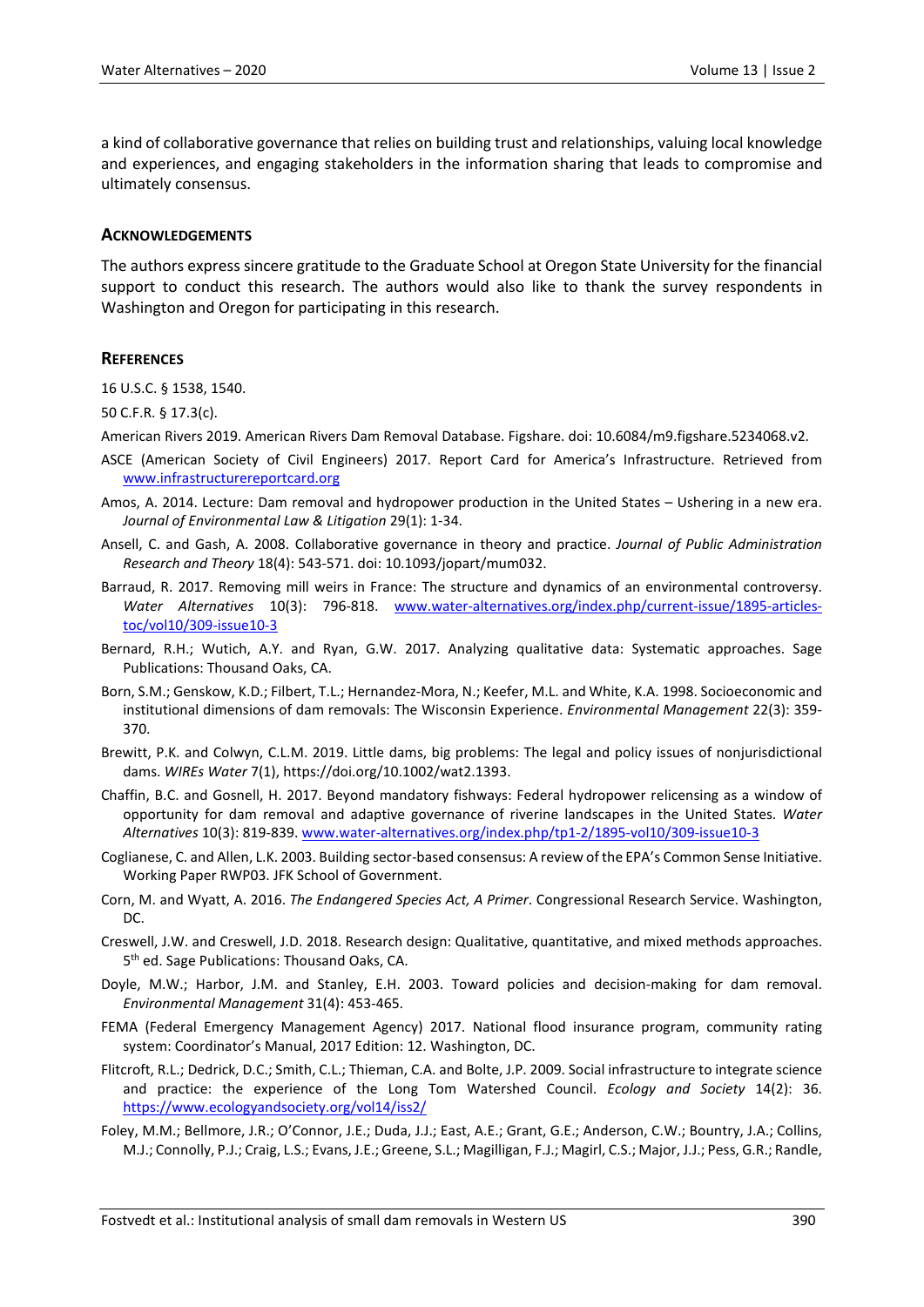T.J.; Shafroth, P.B.; Torgersen, C.E.; Tullos, D.D. and Wilcox, A.C. 2017. Dam removal: Listening in. *Water Resources Research* 53: 5229-46, doi: 10.1002/ 2017WR020457.

Fox, C.A.; Magilligan, F.J. and Sneddon, C.S. 2016. "You kill the dam, you are killing a part of me": Dam removal and the environmental politics of river restoration. *Geoforum* 70: 93-104. doi: 10.1016/j.geoforum.2016.02.013.

Freeman, J. 1997. Collaborative governance in the administrative state. *UCLA Law Review* 45(1): 1-98.

- Hardy, S. and Koontz, T. 2009. Rules for collaboration: Institutional analysis of group membership and levels of action in watershed partnerships. *The Policy Studies Journal* 37(3): 393-411, doi: 10.1111/j.1541- 0072.2009.00320.x.
- *Lujan v. Defenders of Wildlife*, 504 U.S. 555 (1992).
- Magilligan, F.J.; Sneddon, C.S. and Fox, C.A. 2017. The social, historical, and institutional contingencies of dam removal. *Environmental Management* 59: 982-994.
- McGinnis, M. 2011. Networks of adjacent action situations in polycentric governance. *Policy Studies Journal* 39(1): 51-78.
- National Park Service 1998. National register of historic places registration form: Beeson-Foss Ranch. National Register of Historic Places, Washington, DC
- Network of Oregon Watershed Councils 2020. About Watershed Councils.
- NOAA Fisheries. 2014. Final Recovery Plan for the Southern Oregon/Northern California Coast Evolutionarily Significant Unit of Coho Salmon. Washington, DC.
- NOAA Fisheries. 2009. *Middle Columbia River Steelhead Distinct Population Segment ESA Recovery Plan*. Washington, DC.
- OAR (Oregon Administrative Rules). 2019. 635-412-0005: *Fish passage*.
- ODFW (Oregon Department of Fish and Wildlife). 2013a. *Fish passage priority list*. Salem, OR.
- ODFW (Oregon Department of Fish and Wildlife). 2013b. *Beeson-Robison fish passage improvement project*. Salem, OR.
- ORS (Oregon Revised Statutes). 2019. 509.580: *Fish passage; fishways; screening devices; hatcheries near dams.* Salem, OR.
- OWEB (Oregon Watershed Enhancement Board). 2017. *Online Application for Beeson-Robison Fish Passage Improvement Project*. Salem, OR.
- OWEB (Oregon Watershed Enhancement Board). 2019. *Restoration Grants, Ineligible Projects*. Salem, OR.
- Orr, C.H.; Roth, B.M. and Forshay, K.J. 2004. Examination of physical and regulatory variables leading to small dam removal in Wisconsin. *Environmental Management* 33(1): 99-109.
- Ostrom, E. 1990. *Governing the commons: The evolution of institutions for collective action*. Cambridge: Cambridge University Press.
- Ostrom, V.; Tiebout, C.M. and Warren, R. 1961. The organization of government in metropolitan areas: A theoretical inquiry. *American Political Science Review* 55(4): 831-842.
- Pohl, M. 2002. Bringing down our dams: Trends in American dam removal rationales. *Journal of the American Water Resources Association* 38(6): 1511-1519.
- Resources Legacy Fund 2015a. Nelson Dam, Naches River, Washington[. www.hewlett.org/wp](http://www.hewlett.org/wp-content/uploads/2016/11/Nelson-Dam-Fact-Sheet.pdf)[content/uploads/2016/11/Nelson-Dam-Fact-Sheet.pdf](http://www.hewlett.org/wp-content/uploads/2016/11/Nelson-Dam-Fact-Sheet.pdf)
- Resources Legacy Fund 2015b. Rogue River Watershed, Oregon. [www.hewlett.org/wp](http://www.hewlett.org/wp-content/uploads/2016/11/Rogue-River-Basin-Fact-Sheet.pdf)[content/uploads/2016/11/Rogue-River-Basin-Fact-Sheet.pdf](http://www.hewlett.org/wp-content/uploads/2016/11/Rogue-River-Basin-Fact-Sheet.pdf)
- Revised Code of Washington, 77.57.030 2019. *Fishways Required in Dams, Obstructions*. Olympia, WA.
- Rogue Basin Partnership 2013. *Strategic Action Plan 2013-2016*. Talent, OR.
- RRWC (Rogue River Watershed Council) 2015a. *Strategic Plan 2015-2017*. Central Point, OR.
- RRWC (Rogue River Watershed Council) 2015b. *Voluntary Agreement for Beeson-Robison Fish Passage Improvement Project*. Central Point, OR.
- Schlager, E. and Cox, M. 2017. The IAD Framework and the SES framework. In Weible, C.M. and Sabatier, P.A. (Eds), *Theories of the policy process*, pp. 215-253. Boulder, Westview Press.